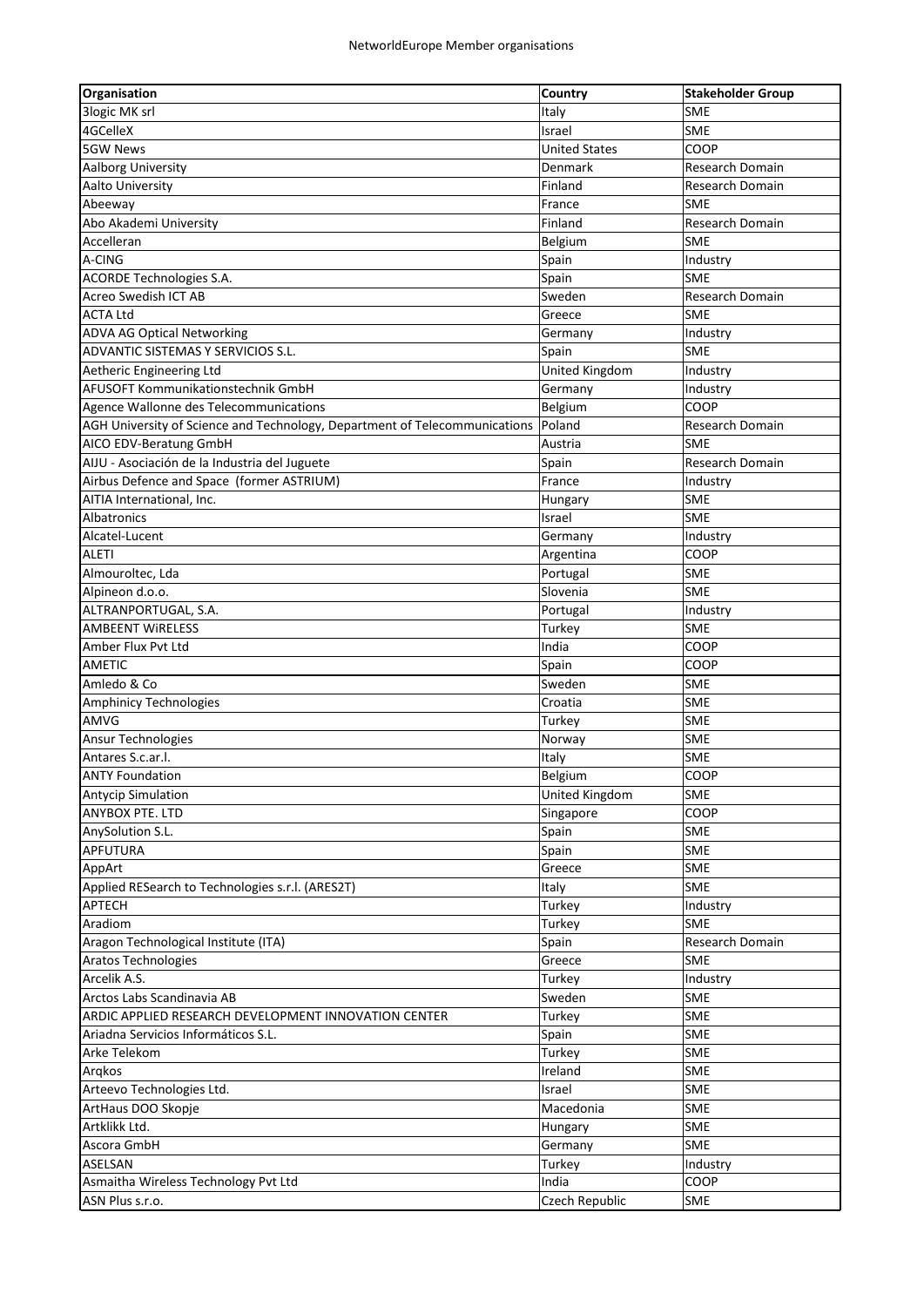| Organisation                                                              | Country              | <b>Stakeholder Group</b> |
|---------------------------------------------------------------------------|----------------------|--------------------------|
| Asociacion de Investigacion y Cooperacion Industrial de Andalucia (AICIA) | Spain                | Research Domain          |
| aspien GmbH                                                               | Germany              | SME                      |
| <b>Associazione PIIU</b>                                                  | Italy                | Research Domain          |
| ASSOKNOWLEDGE CONFINDUSTRIA SIT (2)                                       | Italy                | COOP                     |
| ASTER S. Cons. P.A.                                                       | Italy                | <b>Research Domain</b>   |
| Astera Ltd.                                                               | Russia               | COOP                     |
| Astius Technology                                                         | United Kingdom       | SME                      |
| AT&T                                                                      | <b>United States</b> | COOP                     |
| <b>ATC</b>                                                                | Greece               | <b>SME</b>               |
| Ateknea Solutions Europe                                                  | Spain                | SME                      |
| Athens Information Technology (AIT)                                       | Greece               | Research Domain          |
| Athens University of Economics and Business                               | Greece               | Research Domain          |
| Athlone Institute of technology                                           | Ireland              | Research Domain          |
| Athonet                                                                   | Italy                | <b>SME</b>               |
| ATiT                                                                      | Belgium              | <b>SME</b>               |
| <b>Atlantic Wireless Telecommunications</b>                               | Ireland              | <b>SME</b>               |
| Atlantis Consulting S.A.                                                  | Greece               | <b>SME</b>               |
| Atlascom Ltd.                                                             | <b>Bulgaria</b>      | <b>SME</b>               |
| ATOS Origin                                                               | Spain                | Industry                 |
| <b>AUSTRALO</b>                                                           | Spain                | <b>SME</b>               |
| Austrian Institute of Technology - AIT                                    | Austria              | Research Domain          |
| <b>Avanti Communications plc</b>                                          | United Kingdom       | <b>SME</b>               |
| Avea                                                                      | Turkey               | Industry                 |
| Aviat Networks                                                            | <b>United States</b> | COOP                     |
| AVL List GmbH                                                             | Austria              | Industry                 |
| <b>AWE Communications GmbH</b>                                            | Germany              | <b>SME</b>               |
| Aykan Teknoloji S.T.A.S.                                                  | Turkey               | <b>SME</b>               |
| Azcom Technology                                                          | Italy                | <b>SME</b>               |
| <b>BALKANPLAN Ltd.</b>                                                    | <b>Bulgaria</b>      | SME                      |
| <b>Bar Ilan University</b>                                                | Israel               | Research Domain          |
| b-com                                                                     | France               | <b>SME</b>               |
| Beacon Tech Ltd. Yoram Bar-Zeev                                           | Israel               | <b>SME</b>               |
| <b>Beia Consult International</b>                                         | Romania              | <b>SME</b>               |
| Beijing Jiaotong University                                               | China                | COOP                     |
| Beijing University of Post and telecomminications (BUPT)                  | China                | COOP                     |
| Ben-Gurion University of the Negev                                        | Israel               | Research Domain          |
| <b>Bettair Cities</b>                                                     | Spain                | SME                      |
| <b>Bianor Services EOOD</b>                                               | Bulgaria             | <b>SME</b>               |
| <b>BITNET CCSS</b>                                                        | Romania              | Industry                 |
| <b>Blekinge Institute of Technology</b>                                   | Sweden               | Research Domain          |
| Blu Wireless Technology Ltd                                               | U.K                  | <b>SME</b>               |
| Bluegiga Technologies Oy                                                  | Finland              | <b>SME</b>               |
| Bluetab                                                                   | Spain                | <b>SME</b>               |
| British Telecommunications plc (BT)                                       | U.K                  | Industry                 |
| <b>Brunel University</b>                                                  | U.K                  | Research Domain          |
| <b>Budapest University of Technology and Economics (BME)</b>              | Hungary              | Research Domain          |
| Business Integration and Business Intelligence                            | Montenegro           | <b>SME</b>               |
| <b>Business Management Networking Solutions</b>                           | Saudi Arabia         | COOP                     |
| C Tech Bilisim                                                            | Turkey               | <b>SME</b>               |
| C.R.E.A.M. Europe PPP Alliance                                            | Germany              | COOP                     |
| CARD4B SYSTEMS S.A.                                                       | Portugal             | SME                      |
| CEA-LETI - Commissariat a l'Energie Atomique                              | France               | Research Domain          |
| CECOS University of IT and Emerging Sciences Peshawar                     | Pakistan             | COOP                     |
| CEFRIEL - ICT Institute - Politecnico di Milano                           | Italy                | Research Domain          |
| <b>CEIT</b>                                                               | Spain                | Research Domain          |
| Cellnex Telecom                                                           | Spain                | Industry                 |
| cellocator                                                                | Israel               | Industry                 |
| Cellusys                                                                  | Ireland              | SME                      |
| <b>CELTIC Office</b>                                                      | Germany              | Research Domain          |
| Center for Advanced Studies in Telecommunication (CAST), CIIT             | Pakistan             | COOP                     |
|                                                                           |                      |                          |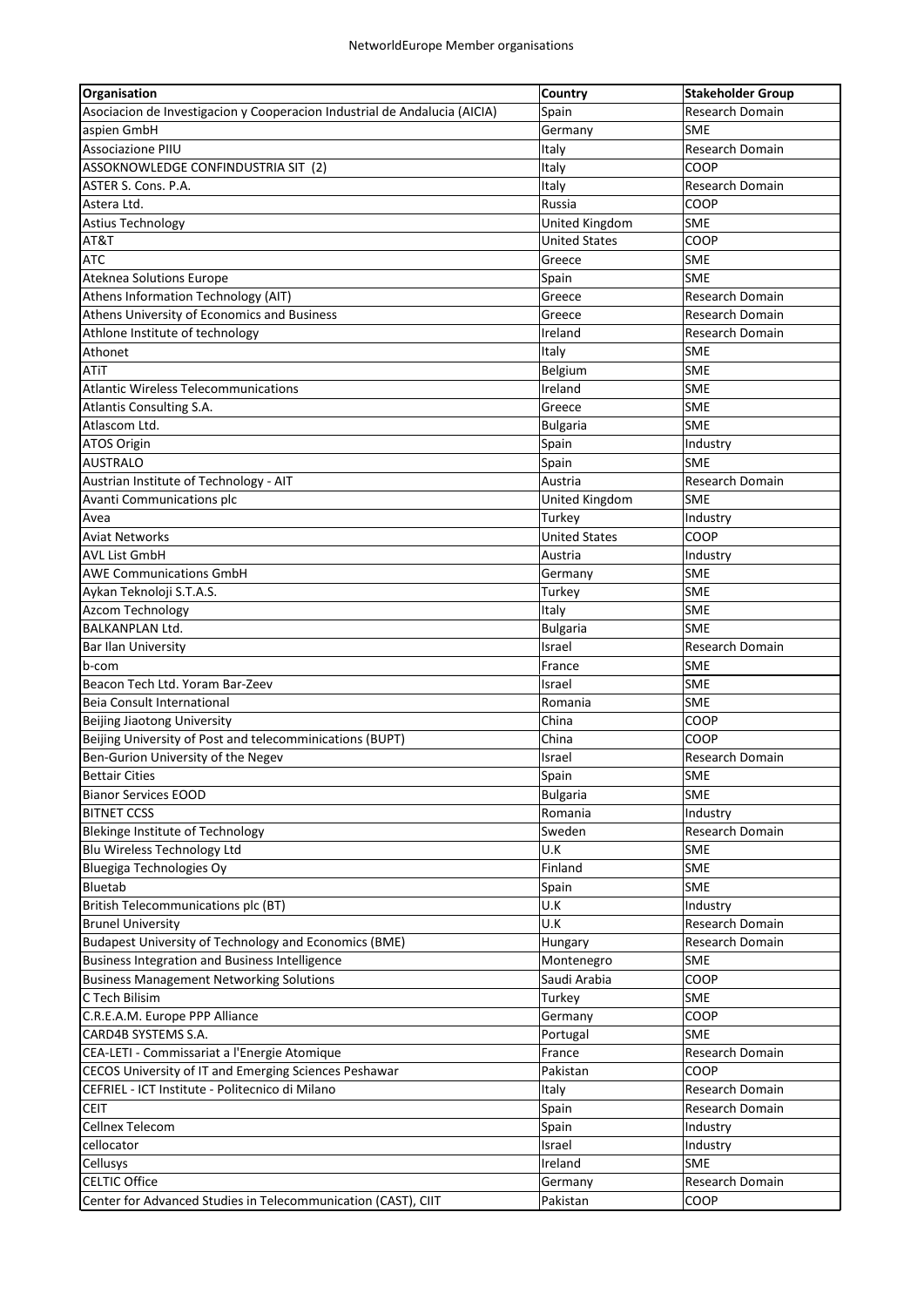| <b>Organisation</b>                                                                                   | Country               | <b>Stakeholder Group</b> |
|-------------------------------------------------------------------------------------------------------|-----------------------|--------------------------|
| Centre for New Technologies Research                                                                  | Slovenia              | Research Domain          |
| Centre for telecommunications, Faculty of Electrical Engineering, University of M Montenegro          |                       | <b>Research Domain</b>   |
| Centro Ricerche FIAT                                                                                  | Italy                 | Industry                 |
| Centron System Solutions                                                                              | Ireland               | Research Domain          |
| Centrum Wiskunde & Informatica                                                                        | Netherlands           | Research Domain          |
| Ceragon                                                                                               | Canada                | COOP                     |
| CERT - Telecommunications Research and Studies Center                                                 | Tunisia               | Research Domain          |
| <b>CERTH</b>                                                                                          | Greece                | Research Domain          |
| <b>CETEMMSA</b>                                                                                       | Spain                 | Research Domain          |
| <b>CETIC</b>                                                                                          | Belgium               | Research Domain          |
| CeTIC-Technological Centre for Innovation in Communications                                           | Spain                 | Research Domain          |
| <b>CETUC</b>                                                                                          | <b>Brazil</b>         | COOP                     |
| CEVA-DSP Ltd                                                                                          | Israel                | <b>SME</b>               |
| <b>Chalmers University of Technology</b>                                                              | Sweden                | Research Domain          |
| Cherkasy State Technological University                                                               | Ukraine               | Research Domain          |
| China Communications Standards Association                                                            | China                 | COOP                     |
| <b>CHINACOMM ENGINEERING LIMITED</b>                                                                  | China                 | COOP                     |
| <b>Cisco Systems</b>                                                                                  | Belgium               | Industry                 |
| City University London, Mobile Networks Research Group                                                | U.K                   | Research Domain          |
| Citypassenger                                                                                         | France                | <b>SME</b>               |
| Cluster TIC Galicia                                                                                   | Spain                 | COOP                     |
| Clyde Space                                                                                           | <b>United Kingdom</b> | Industry                 |
| <b>CNES</b>                                                                                           | France                | Research Domain          |
| CNIT - Consorzio Nazionale Interuniversitario per le Telecomunicazioni                                | Italy                 | Research Domain          |
| CNR-ISTI                                                                                              |                       |                          |
|                                                                                                       | Italy                 | Research Domain<br>SME   |
| Cognitive Innovations                                                                                 | Greece                | COOP                     |
| <b>Cognitive Systems Corporation</b>                                                                  | Canada                |                          |
| COm DEV Europe<br>Comarch S.A                                                                         | United Kingdom        | Industry                 |
|                                                                                                       | Poland                | Industry                 |
| COMBALSAT ltd.                                                                                        | <b>Bulgaria</b>       | <b>SME</b>               |
| Computer and Automation Research Institute of the Hungarian Academy of Scier Hungary<br><b>COMSIS</b> |                       | Research Domain          |
|                                                                                                       | France                | <b>SME</b>               |
| Consejo Superior de Investigaciones Cientificas                                                       | Spain                 | Research Domain          |
| <b>Consultancy &amp; Management Services</b>                                                          | Belgium               | <b>SME</b>               |
| Consultora de Telecomunicaciones Optiva Media SL                                                      | Spain                 | <b>SME</b>               |
| Content Group Austria                                                                                 | Austria               | <b>SME</b>               |
| Core Network Dynamics                                                                                 | Germany               | <b>SME</b>               |
| <b>CORNET</b>                                                                                         | Israel                | <b>COOP</b>              |
| Corning                                                                                               | France                | Industry                 |
| Corporate Fiber Technologies AB                                                                       | Sweden                | <b>SME</b>               |
| COSMOTE Mobile Telecommunications S.A.                                                                | Greece                | Industry                 |
| Council for Scientific and Industrial Research                                                        | South Africa          | <b>COOP</b>              |
| CREATE-NET                                                                                            | Italy                 | Research Domain          |
| Creativ-IT                                                                                            | Spain                 | <b>SME</b>               |
| <b>Creativity Software</b>                                                                            | United Kingdom        | SME                      |
| <b>CSEM</b>                                                                                           | Switzerland           | COOP                     |
| <b>CTAG</b>                                                                                           | Spain                 | Research Domain          |
| CTTC - Telecommunications Technological Center of Catalonia                                           | Spain                 | Research Domain          |
| Cumucore Oy                                                                                           | Finland               | <b>SME</b>               |
| CyberEthics Lab.                                                                                      | Italy                 | SME                      |
| CyberLens Ltd                                                                                         | United Kingdom        | <b>SME</b>               |
| <b>Cyprus International University</b>                                                                | Turkey                | Research Domain          |
| <b>Cyprus University of Technology</b>                                                                | Cyprus                | Research Domain          |
| CyRIC (Cyprus Research and Innovation Center Ltd.)                                                    | Cyprus                | <b>SME</b>               |
| Cyta                                                                                                  | Cyprus                | Industry                 |
| <b>Czech Technical University</b>                                                                     | Czech Republic        | Research Domain          |
| DAI Labor                                                                                             | Germany               | Research Domain          |
| <b>DANTE</b>                                                                                          | U.K                   | COOP                     |
| D'Appolonia S.p.A.                                                                                    | Italy                 | Industry                 |
| Dar es salaam Institute of Technology (DIT)                                                           | Tanzania              | COOP                     |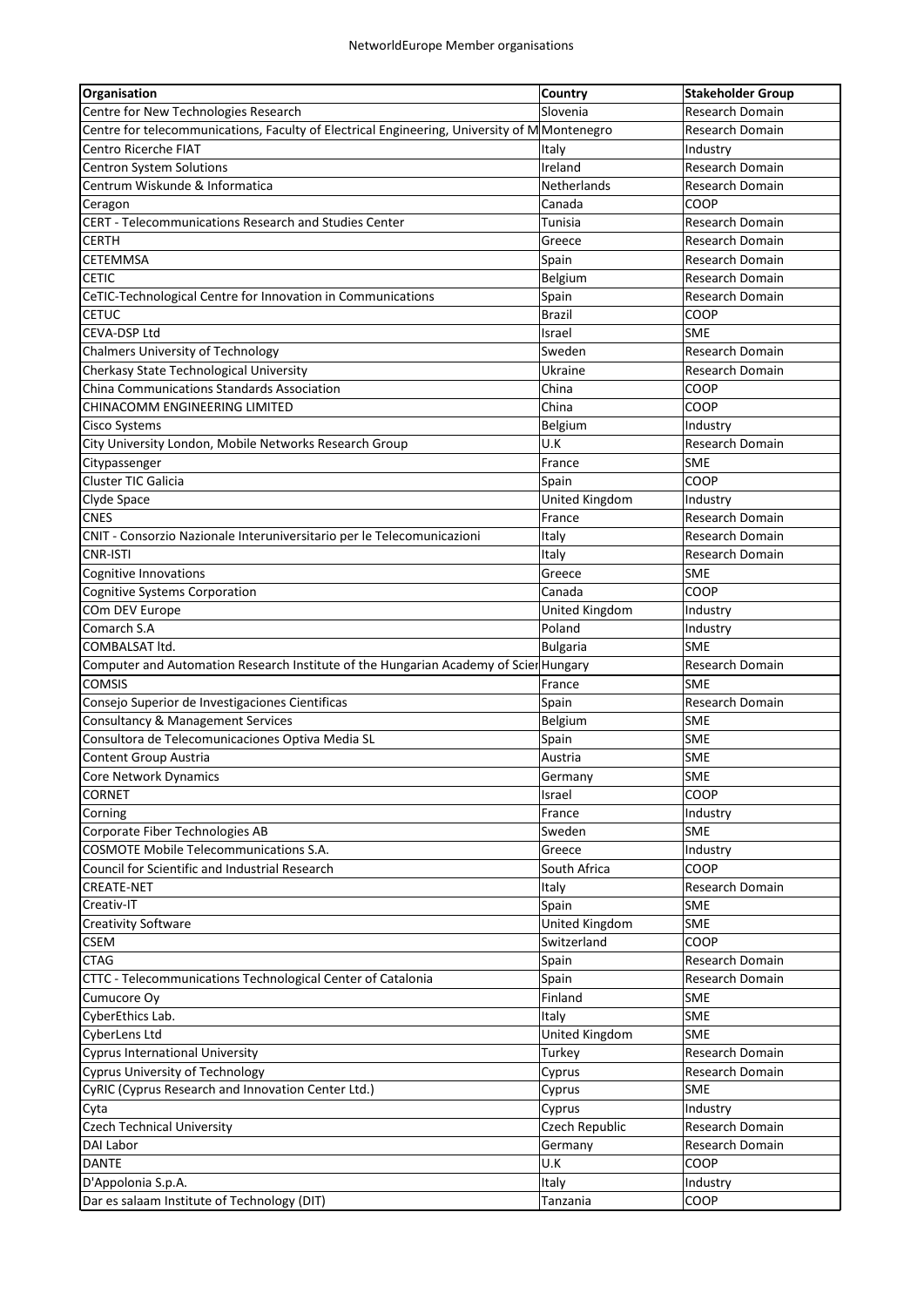| <b>Organisation</b>                                      | Country               | <b>Stakeholder Group</b> |
|----------------------------------------------------------|-----------------------|--------------------------|
| <b>DATATRONICS</b>                                       | Spain                 | Industry                 |
| <b>DeFuTech</b>                                          | Germany               | SME                      |
| Delektre Oy                                              | Finland               | SME                      |
| Delft University of Technology                           | Netherlands           | Research Domain          |
| Dell Technologies                                        | Ireland               | Industry                 |
| Dennis Gabor Applied University                          | Hungary               | Research Domain          |
| Deutsche Telekom AG                                      | Germany               | Industry                 |
| Diamond Age GmbH                                         | Austria               | <b>SME</b>               |
| Digital Dispatch                                         | Finland               | <b>SME</b>               |
| Digital Turkey Platform                                  | Turkey                | Industry                 |
| Digital TV Group                                         | UK                    | COOP                     |
| DigitalTwin Technology GmbH                              | Germany               | <b>SME</b>               |
| <b>Dimes Association</b>                                 | Finland               | Industry                 |
| DLR (German Aerospace Centre)                            | Germany               | Research Domain          |
| DoCoMo Communications Laboratories Europe GmbH           | Germany               | Industry                 |
| Domos AS                                                 | Norway                | <b>SME</b>               |
| Douglas Connect GmbH                                     | Switzerland           | COOP                     |
| Dublin City Council                                      | Ireland               | Research Domain          |
| Dublin City University - School of Computing             | Ireland               | <b>Research Domain</b>   |
| Durham University                                        | U.K                   | Research Domain          |
| e2E Services Limited                                     | <b>United Kingdom</b> | Research Domain          |
| <b>EANTC AG</b>                                          | Germany               | <b>SME</b>               |
| Easy Global Market                                       | France                | SME                      |
| <b>EBNER electronic GmbH</b>                             | Austria               | <b>SME</b>               |
|                                                          |                       | <b>SME</b>               |
| eBOS Technologies Ltd<br><b>EchoStar Mobile Limited</b>  | Cyprus<br>Ireland     |                          |
|                                                          |                       | Industry                 |
| Ecole Nationale Supérieure des Télécommunications (ENST) | France                | Research Domain          |
| eCom Scotland Ltd                                        | U.K                   | <b>SME</b>               |
| Edosoft Factory, S.L.                                    | Spain                 | <b>SME</b>               |
| <b>EFP Consulting Ltd</b>                                | Israel                | <b>SME</b>               |
| egatel                                                   | Spain                 | Industry                 |
| Ege Sistem Bilisim Hiz. San. ve Tic. Ltd. Sti. (egesys)  | Turkey                | <b>SME</b>               |
| EIGHT BELLS LTD                                          | Cyprus                | <b>SME</b>               |
| Eindhoven University of Technology                       | The Netherlands       | Research Domain          |
| Eletronics & Telecommunication Research Institute - ETRI | Korea                 | COOP                     |
| Elisa Corporation                                        | Finland               | Industry                 |
| <b>ELSIS</b>                                             | Lithuania             | SME                      |
| Emblasoft                                                | Sweden                | SME                      |
| EMF (European Multimedia Forum)                          | U.K                   | COOP                     |
| Emisfera Societa Cooperativa                             | Italy                 | SME                      |
| <b>EMnify GmbH</b>                                       | Germany               | Industry                 |
| <b>Energy Sistem Soyntec SA</b>                          | Spain                 | <b>SME</b>               |
| Engineering Ingegneria Informatica S.p.A.                | Italy                 | Industry                 |
| Enterprise Solutions Geoteam s.r.l.                      | Italy                 | Industry                 |
| EPIDOTE CONSULTING                                       | Belgium               | SME                      |
| <b>Epitomical Limited</b>                                | <b>United Kingdom</b> | <b>SME</b>               |
| Ergonomics and Safety Research Institute (ESRI)          | U.K                   | Research Domain          |
| Ericsson                                                 |                       | Industry                 |
| <b>ERNET India</b>                                       | India                 | COOP                     |
| Esempla Systems SRL                                      | Moldova               | <b>SME</b>               |
| ESOA                                                     | Belgium               | Industry                 |
| <b>ESPACI</b>                                            | Spain                 | SME                      |
| ETA2U                                                    | Romania               | SME                      |
| ETELM                                                    | France                | SME                      |
| <b>ETIK</b>                                              | Hungary               | COOP                     |
| ETRA I+D                                                 | Spain                 | Industry                 |
| <b>ETSI</b>                                              | France                | COOP                     |
| <b>EURECOM</b>                                           | France                | Research Domain          |
| Eurescom GmbH                                            | Germany               | Industry                 |
| EuroAftica-ICT initiative                                |                       | COOP                     |
|                                                          |                       |                          |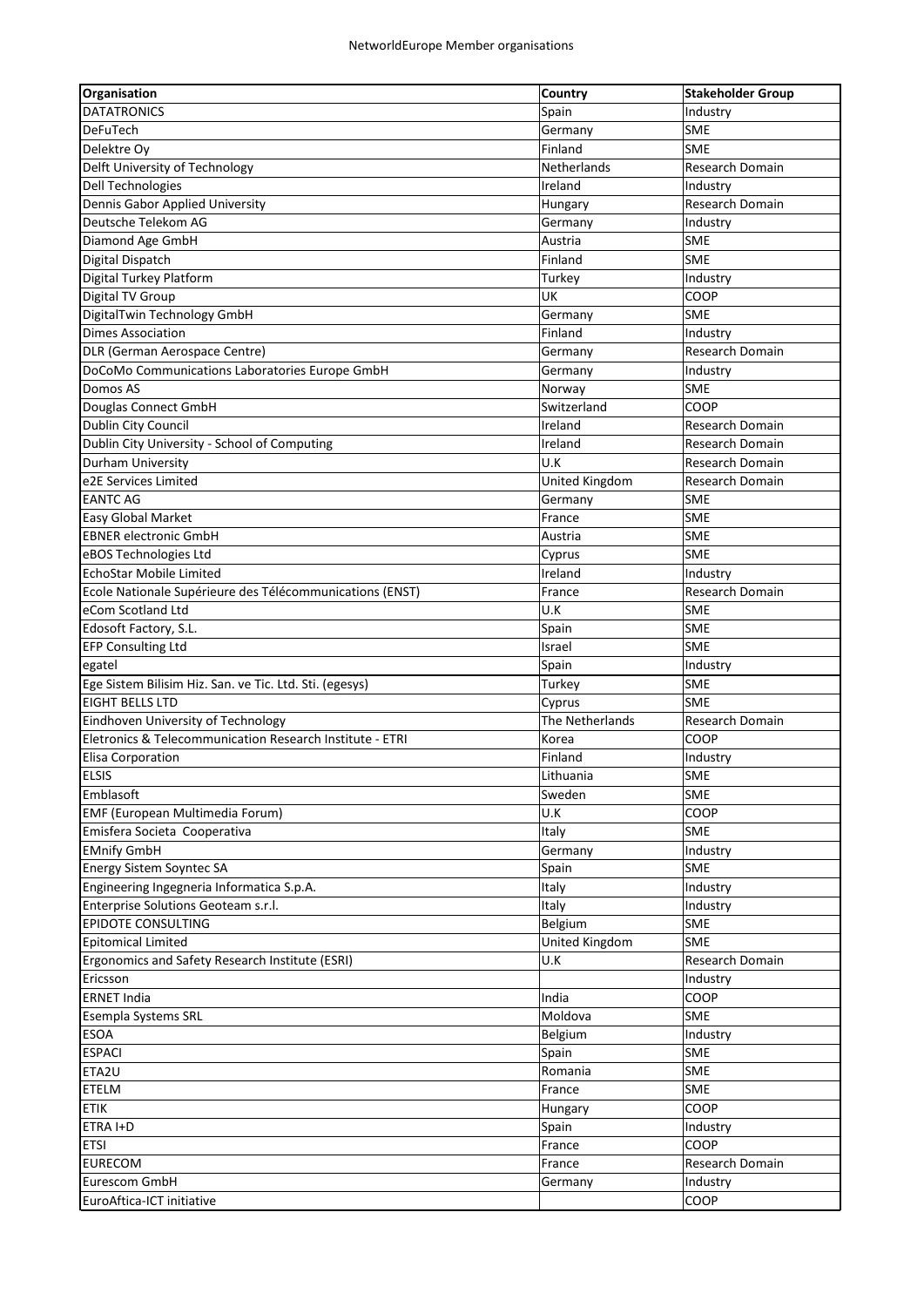| Organisation                                                     | Country               | <b>Stakeholder Group</b> |
|------------------------------------------------------------------|-----------------------|--------------------------|
| <b>EUROB CREATIVE</b>                                            | Spain                 | <b>SME</b>               |
| Euroma                                                           | <b>United Kingdom</b> | <b>SME</b>               |
| Eurona Telecom                                                   | Spain                 | COOP                     |
| European Digital SME Alliance                                    | Belgium               | COOP                     |
| EUROPEAN DYNAMICS S.A.                                           | Greece                | <b>SME</b>               |
| European Hydrogen Association                                    | Belgium               | Industry                 |
| European Media Laboratory GmbH                                   | Germany               | <b>SME</b>               |
| Euroreporter                                                     | Italy                 | <b>SME</b>               |
| Eutelsat                                                         | France                | Industry                 |
| <b>EVESTA FOUNDATION</b>                                         | <b>Bulgaria</b>       | COOP                     |
| Evolution-net                                                    | France                | <b>SME</b>               |
| Exagate                                                          | Turkey                | <b>SME</b>               |
| <b>Excellis Business Consulting</b>                              | U.K                   | <b>SME</b>               |
| <b>EXENTE</b>                                                    | Spain                 | <b>SME</b>               |
| EXODUS S.A.                                                      | Greece                | Industry                 |
| Eyeled GmbH                                                      | Germany               | <b>SME</b>               |
| Feron Technologies P.C.                                          | Greece                | <b>SME</b>               |
| FGFactory                                                        | Ukraine               | <b>SME</b>               |
| <b>FHM Bielefeld</b>                                             |                       | Research Domain          |
| <b>FIDO Intelligence</b>                                         | Germany<br>Poland     | <b>SME</b>               |
|                                                                  |                       |                          |
| <b>Filtronic Broadband Ltd</b>                                   | <b>United Kingdom</b> | <b>SME</b>               |
| Finmeccanica S.p.A.                                              | Italy                 | Industry                 |
| <b>FirstPoint Mobile Guard</b>                                   | Israel                | <b>SME</b>               |
| FIVECOMM - 5G COMMUNICATIONS FOR FUTURE INDUSTRY VERTICALS, S.L. | Spain                 | <b>SME</b>               |
| Florella Ltd                                                     | Hungary               | SME                      |
| Fogus Innovations & Services                                     | Greece                | <b>SME</b>               |
| Fondazione Ugo Bordoni                                           | Italy                 | Research Domain          |
| Foundation for Research and Technology Hellas                    | Greece                | Research Domain          |
| Fraunhofer FIT                                                   | Germany               | Research Domain          |
| Fraunhofer FOKUS                                                 | Germany               | Research Domain          |
| Fraunhofer Heinrich Hertz Institut                               | Germany               | Research Domain          |
| Fraunhofer IIS                                                   | Germany               | Research Domain          |
| Fraunhofer Institute for Computer Graphics                       | Germany               | Research Domain          |
| FTI Communication Systems Ltd                                    | United Kingdom        | SME                      |
| Fujitsu Laboratories of Europe                                   | U.K                   | Industry                 |
| Fundación CIRCE                                                  | Spain                 | Research Domain          |
| Fundación Gradiant                                               | Spain                 | Research Domain          |
| Fundación Universidad Empresa Gellega (FEUGA)                    | Spain                 | COOP                     |
| Fundación Universitaria Iberoamericana - FUNIBER                 | Spain                 | COOP                     |
| <b>Fundarc Communcation (xgnlab)</b>                             | India                 | COOP                     |
| FundingBox                                                       | Poland                | Industry                 |
| Future Intelligence                                              | Greece                | <b>SME</b>               |
| Future Internet Latinoamerica                                    | Colombia              | COOP                     |
| GARD                                                             | Israel                | <b>SME</b>               |
| Gdansk University of Technology - WiComm                         | Poland                | Research Domain          |
| <b>GENERUM OY</b>                                                | Finland               | <b>SME</b>               |
| <b>Ghent University</b>                                          | Belgium               | Research Domain          |
| Gigasys Solutions Ltd                                            | <b>United Kingdom</b> | <b>SME</b>               |
| Gilat Ltd                                                        | Israel                | Industry                 |
| <b>Global Communication &amp; Services GmbH</b>                  | Austria               | Industry                 |
| Global VSAT Forum                                                | United Kingdom        | COOP                     |
| Globberry                                                        | Ukraine               | SME                      |
| Globema Sp. z o.o.                                               | Poland                | SME                      |
| Gluk Advice BV                                                   | Netherlands           | SME                      |
| GMV Aerospace&Defence                                            | Spain                 | Industry                 |
|                                                                  | Denmark               |                          |
| GomSpace                                                         |                       | Industry                 |
| Grado Zero Espace Srl                                            | Italy                 | <b>SME</b>               |
| Gradus Bilisim Teknolojileri Ltd Sti                             | Turkey                | SME                      |
| <b>Grant Thornton Advisory</b>                                   | Czech Republic        | <b>SME</b>               |
| Graz University of Technology                                    | Austria               | Research Domain          |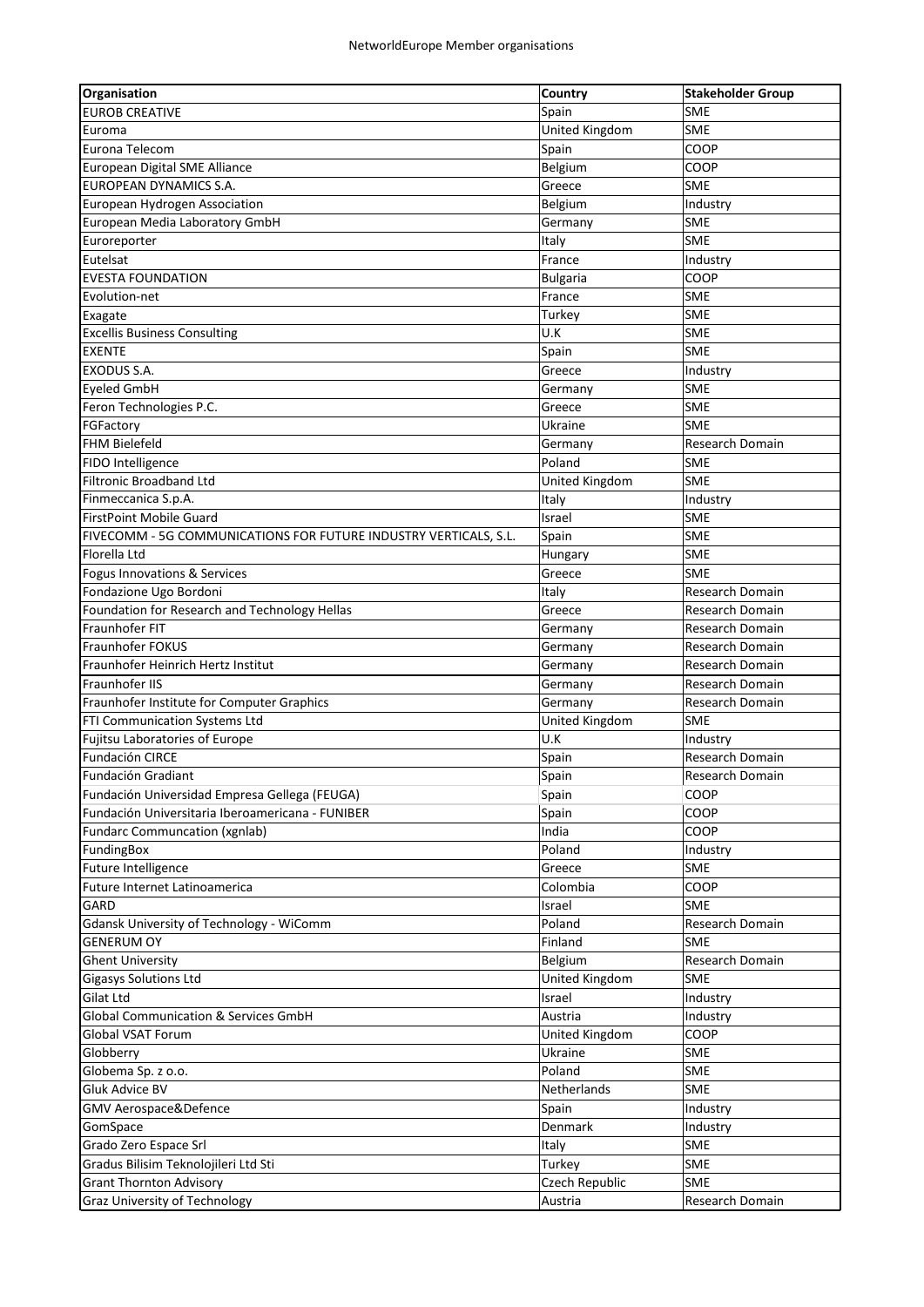| gutura GmbH<br><b>SME</b><br>Germany<br>GWT-Tud<br><b>SME</b><br>Germany<br><b>ISRAEL</b><br>H.I.T Holon Institute of Technology<br>Research Domain<br>H3G Italy<br>Italy<br>Industry<br>Hacettepe University Department of Electrical and Electronics Engineering<br>Turkey<br>Research Domain<br>Hamburg University of Technology<br>Germany<br>Research Domain<br>Happiest Minds Technologies Pvt Ltd<br>India<br>COOP<br>Harokopio University of Athens<br>Greece<br>Research Domain<br>Hasso Plattner Institute<br><b>Research Domain</b><br>Germany<br>Hedya srl<br><b>SME</b><br>Italy<br>SME<br>Hedz Hungary, Ltd.<br>Hungary<br>SME<br><b>Hellenic Drones</b><br>Greece<br>SME<br><b>Hendrik Berndt Consulting</b><br>Germany<br>HEPTA7291<br><b>United States</b><br>COOP<br>U.K<br><b>Heriot-Watt University</b><br>Research Domain<br>Hetrogenous Communication Technologies Pvt. Ltd.<br>India<br>COOP<br><b>Hewlett Packard Enterprise</b><br>France<br>Industry<br>Hezelburcht<br>Netherlands<br>Industry<br>Spain<br><b>SME</b><br>hi <sub>2</sub><br>SME<br>HI-IBERIA<br>Spain<br>SME<br>Netherlands<br>Hiro-microdatacenters<br><b>SME</b><br>Hisbim IT Co.<br>Turkey<br><b>HISPASAT</b><br>Spain<br>Industry<br>HLT-Platform, Hungarian Academy of Sciences, Research Institute for Linguistics Hungary<br>Research Domain<br>Hochschule Luzern - iHomeLab<br>Switzerland<br>COOP<br>COOP<br>Hong Kong Applied Science and Technology Research Institute Company Limited Hong Kong<br>Hringidan / Vortex Inc<br>Iceland<br><b>SME</b><br>Huawei Technologies Duesseldorf GmbH<br>Germany<br>Industry<br>Hughes Network Systems Europe<br>United Kingdom<br>Industry<br>Hyperborea SRL<br>Italy<br><b>SME</b><br>Spain<br>I.C.A. (Informática y Comunicaciones Avanzadas)<br><b>SME</b><br>i2CAT Foundation<br>Spain<br>Research Domain<br><b>IBM</b><br>Israel<br>Industry<br><b>ICS LTD</b><br>Ghana<br>COOP<br>SME<br><b>IDATE</b><br>France<br>IDESIO s.r.l.<br><b>SME</b><br>Italy<br><b>SME</b><br>IDS Ingegneria dei Sistemi Spa<br>Italy<br><b>IHP GmbH</b><br>Research Domain<br>Germany<br>IIMC International Information Management Corporation Ltd<br><b>SME</b><br>Ireland<br><b>IKERLAN-IK4</b><br>Research Domain<br>Spain<br><b>Ilmenau University of Technology</b><br>Research Domain<br>Germany<br><b>SME</b><br>ILS Technologies<br>France<br>IMA (Israel Mobile Association)<br>Industry<br>Israel<br><b>IMAGES &amp; RESEAUX</b><br>COOP<br>France<br><b>IMDEA Networks</b><br>Research Domain<br>Spain<br><b>IMEC</b><br>Belgium<br>Research Domain<br><b>IMNR Bukarest</b><br>Research Domain<br>Romania<br><b>IMS</b><br>France<br>Research Domain<br><b>IMST</b><br>Industry<br>Germany<br>Incelligent<br>Greece<br>SME<br><b>INCITES CONSULTING SARL</b><br>Luxembourg<br>SME<br>Indra<br>Spain<br>Industry<br>Taiwan<br>COOP<br>Industrial Technology Research Institute ITRI<br><b>INESC Porto</b><br>Research Domain<br>Portugal<br>Infineon Technologies Austria AG<br>Austria<br>Industry<br>Infinera<br>Industry<br>Germany<br>Infocom S.R.L.<br>SME<br>Italy<br>InfoGraph Ltd.<br>Greece<br>SME<br><b>INFOLYSIS P.C.</b><br><b>SME</b><br>Greece<br>Information Society Development Institute<br>Moldova<br>Research Domain | <b>Organisation</b> | <b>Country</b> | <b>Stakeholder Group</b> |
|---------------------------------------------------------------------------------------------------------------------------------------------------------------------------------------------------------------------------------------------------------------------------------------------------------------------------------------------------------------------------------------------------------------------------------------------------------------------------------------------------------------------------------------------------------------------------------------------------------------------------------------------------------------------------------------------------------------------------------------------------------------------------------------------------------------------------------------------------------------------------------------------------------------------------------------------------------------------------------------------------------------------------------------------------------------------------------------------------------------------------------------------------------------------------------------------------------------------------------------------------------------------------------------------------------------------------------------------------------------------------------------------------------------------------------------------------------------------------------------------------------------------------------------------------------------------------------------------------------------------------------------------------------------------------------------------------------------------------------------------------------------------------------------------------------------------------------------------------------------------------------------------------------------------------------------------------------------------------------------------------------------------------------------------------------------------------------------------------------------------------------------------------------------------------------------------------------------------------------------------------------------------------------------------------------------------------------------------------------------------------------------------------------------------------------------------------------------------------------------------------------------------------------------------------------------------------------------------------------------------------------------------------------------------------------------------------------------------------------------------------------------------------------------------------------------------------------------------------------------------------------------------------------------------------------------------------------------------------------------------------------------------------------------------------------------------------------------------------------------------------------------------------------------------------------------------------------------------------------------------------------------------------------|---------------------|----------------|--------------------------|
|                                                                                                                                                                                                                                                                                                                                                                                                                                                                                                                                                                                                                                                                                                                                                                                                                                                                                                                                                                                                                                                                                                                                                                                                                                                                                                                                                                                                                                                                                                                                                                                                                                                                                                                                                                                                                                                                                                                                                                                                                                                                                                                                                                                                                                                                                                                                                                                                                                                                                                                                                                                                                                                                                                                                                                                                                                                                                                                                                                                                                                                                                                                                                                                                                                                                                 |                     |                |                          |
|                                                                                                                                                                                                                                                                                                                                                                                                                                                                                                                                                                                                                                                                                                                                                                                                                                                                                                                                                                                                                                                                                                                                                                                                                                                                                                                                                                                                                                                                                                                                                                                                                                                                                                                                                                                                                                                                                                                                                                                                                                                                                                                                                                                                                                                                                                                                                                                                                                                                                                                                                                                                                                                                                                                                                                                                                                                                                                                                                                                                                                                                                                                                                                                                                                                                                 |                     |                |                          |
|                                                                                                                                                                                                                                                                                                                                                                                                                                                                                                                                                                                                                                                                                                                                                                                                                                                                                                                                                                                                                                                                                                                                                                                                                                                                                                                                                                                                                                                                                                                                                                                                                                                                                                                                                                                                                                                                                                                                                                                                                                                                                                                                                                                                                                                                                                                                                                                                                                                                                                                                                                                                                                                                                                                                                                                                                                                                                                                                                                                                                                                                                                                                                                                                                                                                                 |                     |                |                          |
|                                                                                                                                                                                                                                                                                                                                                                                                                                                                                                                                                                                                                                                                                                                                                                                                                                                                                                                                                                                                                                                                                                                                                                                                                                                                                                                                                                                                                                                                                                                                                                                                                                                                                                                                                                                                                                                                                                                                                                                                                                                                                                                                                                                                                                                                                                                                                                                                                                                                                                                                                                                                                                                                                                                                                                                                                                                                                                                                                                                                                                                                                                                                                                                                                                                                                 |                     |                |                          |
|                                                                                                                                                                                                                                                                                                                                                                                                                                                                                                                                                                                                                                                                                                                                                                                                                                                                                                                                                                                                                                                                                                                                                                                                                                                                                                                                                                                                                                                                                                                                                                                                                                                                                                                                                                                                                                                                                                                                                                                                                                                                                                                                                                                                                                                                                                                                                                                                                                                                                                                                                                                                                                                                                                                                                                                                                                                                                                                                                                                                                                                                                                                                                                                                                                                                                 |                     |                |                          |
|                                                                                                                                                                                                                                                                                                                                                                                                                                                                                                                                                                                                                                                                                                                                                                                                                                                                                                                                                                                                                                                                                                                                                                                                                                                                                                                                                                                                                                                                                                                                                                                                                                                                                                                                                                                                                                                                                                                                                                                                                                                                                                                                                                                                                                                                                                                                                                                                                                                                                                                                                                                                                                                                                                                                                                                                                                                                                                                                                                                                                                                                                                                                                                                                                                                                                 |                     |                |                          |
|                                                                                                                                                                                                                                                                                                                                                                                                                                                                                                                                                                                                                                                                                                                                                                                                                                                                                                                                                                                                                                                                                                                                                                                                                                                                                                                                                                                                                                                                                                                                                                                                                                                                                                                                                                                                                                                                                                                                                                                                                                                                                                                                                                                                                                                                                                                                                                                                                                                                                                                                                                                                                                                                                                                                                                                                                                                                                                                                                                                                                                                                                                                                                                                                                                                                                 |                     |                |                          |
|                                                                                                                                                                                                                                                                                                                                                                                                                                                                                                                                                                                                                                                                                                                                                                                                                                                                                                                                                                                                                                                                                                                                                                                                                                                                                                                                                                                                                                                                                                                                                                                                                                                                                                                                                                                                                                                                                                                                                                                                                                                                                                                                                                                                                                                                                                                                                                                                                                                                                                                                                                                                                                                                                                                                                                                                                                                                                                                                                                                                                                                                                                                                                                                                                                                                                 |                     |                |                          |
|                                                                                                                                                                                                                                                                                                                                                                                                                                                                                                                                                                                                                                                                                                                                                                                                                                                                                                                                                                                                                                                                                                                                                                                                                                                                                                                                                                                                                                                                                                                                                                                                                                                                                                                                                                                                                                                                                                                                                                                                                                                                                                                                                                                                                                                                                                                                                                                                                                                                                                                                                                                                                                                                                                                                                                                                                                                                                                                                                                                                                                                                                                                                                                                                                                                                                 |                     |                |                          |
|                                                                                                                                                                                                                                                                                                                                                                                                                                                                                                                                                                                                                                                                                                                                                                                                                                                                                                                                                                                                                                                                                                                                                                                                                                                                                                                                                                                                                                                                                                                                                                                                                                                                                                                                                                                                                                                                                                                                                                                                                                                                                                                                                                                                                                                                                                                                                                                                                                                                                                                                                                                                                                                                                                                                                                                                                                                                                                                                                                                                                                                                                                                                                                                                                                                                                 |                     |                |                          |
|                                                                                                                                                                                                                                                                                                                                                                                                                                                                                                                                                                                                                                                                                                                                                                                                                                                                                                                                                                                                                                                                                                                                                                                                                                                                                                                                                                                                                                                                                                                                                                                                                                                                                                                                                                                                                                                                                                                                                                                                                                                                                                                                                                                                                                                                                                                                                                                                                                                                                                                                                                                                                                                                                                                                                                                                                                                                                                                                                                                                                                                                                                                                                                                                                                                                                 |                     |                |                          |
|                                                                                                                                                                                                                                                                                                                                                                                                                                                                                                                                                                                                                                                                                                                                                                                                                                                                                                                                                                                                                                                                                                                                                                                                                                                                                                                                                                                                                                                                                                                                                                                                                                                                                                                                                                                                                                                                                                                                                                                                                                                                                                                                                                                                                                                                                                                                                                                                                                                                                                                                                                                                                                                                                                                                                                                                                                                                                                                                                                                                                                                                                                                                                                                                                                                                                 |                     |                |                          |
|                                                                                                                                                                                                                                                                                                                                                                                                                                                                                                                                                                                                                                                                                                                                                                                                                                                                                                                                                                                                                                                                                                                                                                                                                                                                                                                                                                                                                                                                                                                                                                                                                                                                                                                                                                                                                                                                                                                                                                                                                                                                                                                                                                                                                                                                                                                                                                                                                                                                                                                                                                                                                                                                                                                                                                                                                                                                                                                                                                                                                                                                                                                                                                                                                                                                                 |                     |                |                          |
|                                                                                                                                                                                                                                                                                                                                                                                                                                                                                                                                                                                                                                                                                                                                                                                                                                                                                                                                                                                                                                                                                                                                                                                                                                                                                                                                                                                                                                                                                                                                                                                                                                                                                                                                                                                                                                                                                                                                                                                                                                                                                                                                                                                                                                                                                                                                                                                                                                                                                                                                                                                                                                                                                                                                                                                                                                                                                                                                                                                                                                                                                                                                                                                                                                                                                 |                     |                |                          |
|                                                                                                                                                                                                                                                                                                                                                                                                                                                                                                                                                                                                                                                                                                                                                                                                                                                                                                                                                                                                                                                                                                                                                                                                                                                                                                                                                                                                                                                                                                                                                                                                                                                                                                                                                                                                                                                                                                                                                                                                                                                                                                                                                                                                                                                                                                                                                                                                                                                                                                                                                                                                                                                                                                                                                                                                                                                                                                                                                                                                                                                                                                                                                                                                                                                                                 |                     |                |                          |
|                                                                                                                                                                                                                                                                                                                                                                                                                                                                                                                                                                                                                                                                                                                                                                                                                                                                                                                                                                                                                                                                                                                                                                                                                                                                                                                                                                                                                                                                                                                                                                                                                                                                                                                                                                                                                                                                                                                                                                                                                                                                                                                                                                                                                                                                                                                                                                                                                                                                                                                                                                                                                                                                                                                                                                                                                                                                                                                                                                                                                                                                                                                                                                                                                                                                                 |                     |                |                          |
|                                                                                                                                                                                                                                                                                                                                                                                                                                                                                                                                                                                                                                                                                                                                                                                                                                                                                                                                                                                                                                                                                                                                                                                                                                                                                                                                                                                                                                                                                                                                                                                                                                                                                                                                                                                                                                                                                                                                                                                                                                                                                                                                                                                                                                                                                                                                                                                                                                                                                                                                                                                                                                                                                                                                                                                                                                                                                                                                                                                                                                                                                                                                                                                                                                                                                 |                     |                |                          |
|                                                                                                                                                                                                                                                                                                                                                                                                                                                                                                                                                                                                                                                                                                                                                                                                                                                                                                                                                                                                                                                                                                                                                                                                                                                                                                                                                                                                                                                                                                                                                                                                                                                                                                                                                                                                                                                                                                                                                                                                                                                                                                                                                                                                                                                                                                                                                                                                                                                                                                                                                                                                                                                                                                                                                                                                                                                                                                                                                                                                                                                                                                                                                                                                                                                                                 |                     |                |                          |
|                                                                                                                                                                                                                                                                                                                                                                                                                                                                                                                                                                                                                                                                                                                                                                                                                                                                                                                                                                                                                                                                                                                                                                                                                                                                                                                                                                                                                                                                                                                                                                                                                                                                                                                                                                                                                                                                                                                                                                                                                                                                                                                                                                                                                                                                                                                                                                                                                                                                                                                                                                                                                                                                                                                                                                                                                                                                                                                                                                                                                                                                                                                                                                                                                                                                                 |                     |                |                          |
|                                                                                                                                                                                                                                                                                                                                                                                                                                                                                                                                                                                                                                                                                                                                                                                                                                                                                                                                                                                                                                                                                                                                                                                                                                                                                                                                                                                                                                                                                                                                                                                                                                                                                                                                                                                                                                                                                                                                                                                                                                                                                                                                                                                                                                                                                                                                                                                                                                                                                                                                                                                                                                                                                                                                                                                                                                                                                                                                                                                                                                                                                                                                                                                                                                                                                 |                     |                |                          |
|                                                                                                                                                                                                                                                                                                                                                                                                                                                                                                                                                                                                                                                                                                                                                                                                                                                                                                                                                                                                                                                                                                                                                                                                                                                                                                                                                                                                                                                                                                                                                                                                                                                                                                                                                                                                                                                                                                                                                                                                                                                                                                                                                                                                                                                                                                                                                                                                                                                                                                                                                                                                                                                                                                                                                                                                                                                                                                                                                                                                                                                                                                                                                                                                                                                                                 |                     |                |                          |
|                                                                                                                                                                                                                                                                                                                                                                                                                                                                                                                                                                                                                                                                                                                                                                                                                                                                                                                                                                                                                                                                                                                                                                                                                                                                                                                                                                                                                                                                                                                                                                                                                                                                                                                                                                                                                                                                                                                                                                                                                                                                                                                                                                                                                                                                                                                                                                                                                                                                                                                                                                                                                                                                                                                                                                                                                                                                                                                                                                                                                                                                                                                                                                                                                                                                                 |                     |                |                          |
|                                                                                                                                                                                                                                                                                                                                                                                                                                                                                                                                                                                                                                                                                                                                                                                                                                                                                                                                                                                                                                                                                                                                                                                                                                                                                                                                                                                                                                                                                                                                                                                                                                                                                                                                                                                                                                                                                                                                                                                                                                                                                                                                                                                                                                                                                                                                                                                                                                                                                                                                                                                                                                                                                                                                                                                                                                                                                                                                                                                                                                                                                                                                                                                                                                                                                 |                     |                |                          |
|                                                                                                                                                                                                                                                                                                                                                                                                                                                                                                                                                                                                                                                                                                                                                                                                                                                                                                                                                                                                                                                                                                                                                                                                                                                                                                                                                                                                                                                                                                                                                                                                                                                                                                                                                                                                                                                                                                                                                                                                                                                                                                                                                                                                                                                                                                                                                                                                                                                                                                                                                                                                                                                                                                                                                                                                                                                                                                                                                                                                                                                                                                                                                                                                                                                                                 |                     |                |                          |
|                                                                                                                                                                                                                                                                                                                                                                                                                                                                                                                                                                                                                                                                                                                                                                                                                                                                                                                                                                                                                                                                                                                                                                                                                                                                                                                                                                                                                                                                                                                                                                                                                                                                                                                                                                                                                                                                                                                                                                                                                                                                                                                                                                                                                                                                                                                                                                                                                                                                                                                                                                                                                                                                                                                                                                                                                                                                                                                                                                                                                                                                                                                                                                                                                                                                                 |                     |                |                          |
|                                                                                                                                                                                                                                                                                                                                                                                                                                                                                                                                                                                                                                                                                                                                                                                                                                                                                                                                                                                                                                                                                                                                                                                                                                                                                                                                                                                                                                                                                                                                                                                                                                                                                                                                                                                                                                                                                                                                                                                                                                                                                                                                                                                                                                                                                                                                                                                                                                                                                                                                                                                                                                                                                                                                                                                                                                                                                                                                                                                                                                                                                                                                                                                                                                                                                 |                     |                |                          |
|                                                                                                                                                                                                                                                                                                                                                                                                                                                                                                                                                                                                                                                                                                                                                                                                                                                                                                                                                                                                                                                                                                                                                                                                                                                                                                                                                                                                                                                                                                                                                                                                                                                                                                                                                                                                                                                                                                                                                                                                                                                                                                                                                                                                                                                                                                                                                                                                                                                                                                                                                                                                                                                                                                                                                                                                                                                                                                                                                                                                                                                                                                                                                                                                                                                                                 |                     |                |                          |
|                                                                                                                                                                                                                                                                                                                                                                                                                                                                                                                                                                                                                                                                                                                                                                                                                                                                                                                                                                                                                                                                                                                                                                                                                                                                                                                                                                                                                                                                                                                                                                                                                                                                                                                                                                                                                                                                                                                                                                                                                                                                                                                                                                                                                                                                                                                                                                                                                                                                                                                                                                                                                                                                                                                                                                                                                                                                                                                                                                                                                                                                                                                                                                                                                                                                                 |                     |                |                          |
|                                                                                                                                                                                                                                                                                                                                                                                                                                                                                                                                                                                                                                                                                                                                                                                                                                                                                                                                                                                                                                                                                                                                                                                                                                                                                                                                                                                                                                                                                                                                                                                                                                                                                                                                                                                                                                                                                                                                                                                                                                                                                                                                                                                                                                                                                                                                                                                                                                                                                                                                                                                                                                                                                                                                                                                                                                                                                                                                                                                                                                                                                                                                                                                                                                                                                 |                     |                |                          |
|                                                                                                                                                                                                                                                                                                                                                                                                                                                                                                                                                                                                                                                                                                                                                                                                                                                                                                                                                                                                                                                                                                                                                                                                                                                                                                                                                                                                                                                                                                                                                                                                                                                                                                                                                                                                                                                                                                                                                                                                                                                                                                                                                                                                                                                                                                                                                                                                                                                                                                                                                                                                                                                                                                                                                                                                                                                                                                                                                                                                                                                                                                                                                                                                                                                                                 |                     |                |                          |
|                                                                                                                                                                                                                                                                                                                                                                                                                                                                                                                                                                                                                                                                                                                                                                                                                                                                                                                                                                                                                                                                                                                                                                                                                                                                                                                                                                                                                                                                                                                                                                                                                                                                                                                                                                                                                                                                                                                                                                                                                                                                                                                                                                                                                                                                                                                                                                                                                                                                                                                                                                                                                                                                                                                                                                                                                                                                                                                                                                                                                                                                                                                                                                                                                                                                                 |                     |                |                          |
|                                                                                                                                                                                                                                                                                                                                                                                                                                                                                                                                                                                                                                                                                                                                                                                                                                                                                                                                                                                                                                                                                                                                                                                                                                                                                                                                                                                                                                                                                                                                                                                                                                                                                                                                                                                                                                                                                                                                                                                                                                                                                                                                                                                                                                                                                                                                                                                                                                                                                                                                                                                                                                                                                                                                                                                                                                                                                                                                                                                                                                                                                                                                                                                                                                                                                 |                     |                |                          |
|                                                                                                                                                                                                                                                                                                                                                                                                                                                                                                                                                                                                                                                                                                                                                                                                                                                                                                                                                                                                                                                                                                                                                                                                                                                                                                                                                                                                                                                                                                                                                                                                                                                                                                                                                                                                                                                                                                                                                                                                                                                                                                                                                                                                                                                                                                                                                                                                                                                                                                                                                                                                                                                                                                                                                                                                                                                                                                                                                                                                                                                                                                                                                                                                                                                                                 |                     |                |                          |
|                                                                                                                                                                                                                                                                                                                                                                                                                                                                                                                                                                                                                                                                                                                                                                                                                                                                                                                                                                                                                                                                                                                                                                                                                                                                                                                                                                                                                                                                                                                                                                                                                                                                                                                                                                                                                                                                                                                                                                                                                                                                                                                                                                                                                                                                                                                                                                                                                                                                                                                                                                                                                                                                                                                                                                                                                                                                                                                                                                                                                                                                                                                                                                                                                                                                                 |                     |                |                          |
|                                                                                                                                                                                                                                                                                                                                                                                                                                                                                                                                                                                                                                                                                                                                                                                                                                                                                                                                                                                                                                                                                                                                                                                                                                                                                                                                                                                                                                                                                                                                                                                                                                                                                                                                                                                                                                                                                                                                                                                                                                                                                                                                                                                                                                                                                                                                                                                                                                                                                                                                                                                                                                                                                                                                                                                                                                                                                                                                                                                                                                                                                                                                                                                                                                                                                 |                     |                |                          |
|                                                                                                                                                                                                                                                                                                                                                                                                                                                                                                                                                                                                                                                                                                                                                                                                                                                                                                                                                                                                                                                                                                                                                                                                                                                                                                                                                                                                                                                                                                                                                                                                                                                                                                                                                                                                                                                                                                                                                                                                                                                                                                                                                                                                                                                                                                                                                                                                                                                                                                                                                                                                                                                                                                                                                                                                                                                                                                                                                                                                                                                                                                                                                                                                                                                                                 |                     |                |                          |
|                                                                                                                                                                                                                                                                                                                                                                                                                                                                                                                                                                                                                                                                                                                                                                                                                                                                                                                                                                                                                                                                                                                                                                                                                                                                                                                                                                                                                                                                                                                                                                                                                                                                                                                                                                                                                                                                                                                                                                                                                                                                                                                                                                                                                                                                                                                                                                                                                                                                                                                                                                                                                                                                                                                                                                                                                                                                                                                                                                                                                                                                                                                                                                                                                                                                                 |                     |                |                          |
|                                                                                                                                                                                                                                                                                                                                                                                                                                                                                                                                                                                                                                                                                                                                                                                                                                                                                                                                                                                                                                                                                                                                                                                                                                                                                                                                                                                                                                                                                                                                                                                                                                                                                                                                                                                                                                                                                                                                                                                                                                                                                                                                                                                                                                                                                                                                                                                                                                                                                                                                                                                                                                                                                                                                                                                                                                                                                                                                                                                                                                                                                                                                                                                                                                                                                 |                     |                |                          |
|                                                                                                                                                                                                                                                                                                                                                                                                                                                                                                                                                                                                                                                                                                                                                                                                                                                                                                                                                                                                                                                                                                                                                                                                                                                                                                                                                                                                                                                                                                                                                                                                                                                                                                                                                                                                                                                                                                                                                                                                                                                                                                                                                                                                                                                                                                                                                                                                                                                                                                                                                                                                                                                                                                                                                                                                                                                                                                                                                                                                                                                                                                                                                                                                                                                                                 |                     |                |                          |
|                                                                                                                                                                                                                                                                                                                                                                                                                                                                                                                                                                                                                                                                                                                                                                                                                                                                                                                                                                                                                                                                                                                                                                                                                                                                                                                                                                                                                                                                                                                                                                                                                                                                                                                                                                                                                                                                                                                                                                                                                                                                                                                                                                                                                                                                                                                                                                                                                                                                                                                                                                                                                                                                                                                                                                                                                                                                                                                                                                                                                                                                                                                                                                                                                                                                                 |                     |                |                          |
|                                                                                                                                                                                                                                                                                                                                                                                                                                                                                                                                                                                                                                                                                                                                                                                                                                                                                                                                                                                                                                                                                                                                                                                                                                                                                                                                                                                                                                                                                                                                                                                                                                                                                                                                                                                                                                                                                                                                                                                                                                                                                                                                                                                                                                                                                                                                                                                                                                                                                                                                                                                                                                                                                                                                                                                                                                                                                                                                                                                                                                                                                                                                                                                                                                                                                 |                     |                |                          |
|                                                                                                                                                                                                                                                                                                                                                                                                                                                                                                                                                                                                                                                                                                                                                                                                                                                                                                                                                                                                                                                                                                                                                                                                                                                                                                                                                                                                                                                                                                                                                                                                                                                                                                                                                                                                                                                                                                                                                                                                                                                                                                                                                                                                                                                                                                                                                                                                                                                                                                                                                                                                                                                                                                                                                                                                                                                                                                                                                                                                                                                                                                                                                                                                                                                                                 |                     |                |                          |
|                                                                                                                                                                                                                                                                                                                                                                                                                                                                                                                                                                                                                                                                                                                                                                                                                                                                                                                                                                                                                                                                                                                                                                                                                                                                                                                                                                                                                                                                                                                                                                                                                                                                                                                                                                                                                                                                                                                                                                                                                                                                                                                                                                                                                                                                                                                                                                                                                                                                                                                                                                                                                                                                                                                                                                                                                                                                                                                                                                                                                                                                                                                                                                                                                                                                                 |                     |                |                          |
|                                                                                                                                                                                                                                                                                                                                                                                                                                                                                                                                                                                                                                                                                                                                                                                                                                                                                                                                                                                                                                                                                                                                                                                                                                                                                                                                                                                                                                                                                                                                                                                                                                                                                                                                                                                                                                                                                                                                                                                                                                                                                                                                                                                                                                                                                                                                                                                                                                                                                                                                                                                                                                                                                                                                                                                                                                                                                                                                                                                                                                                                                                                                                                                                                                                                                 |                     |                |                          |
|                                                                                                                                                                                                                                                                                                                                                                                                                                                                                                                                                                                                                                                                                                                                                                                                                                                                                                                                                                                                                                                                                                                                                                                                                                                                                                                                                                                                                                                                                                                                                                                                                                                                                                                                                                                                                                                                                                                                                                                                                                                                                                                                                                                                                                                                                                                                                                                                                                                                                                                                                                                                                                                                                                                                                                                                                                                                                                                                                                                                                                                                                                                                                                                                                                                                                 |                     |                |                          |
|                                                                                                                                                                                                                                                                                                                                                                                                                                                                                                                                                                                                                                                                                                                                                                                                                                                                                                                                                                                                                                                                                                                                                                                                                                                                                                                                                                                                                                                                                                                                                                                                                                                                                                                                                                                                                                                                                                                                                                                                                                                                                                                                                                                                                                                                                                                                                                                                                                                                                                                                                                                                                                                                                                                                                                                                                                                                                                                                                                                                                                                                                                                                                                                                                                                                                 |                     |                |                          |
|                                                                                                                                                                                                                                                                                                                                                                                                                                                                                                                                                                                                                                                                                                                                                                                                                                                                                                                                                                                                                                                                                                                                                                                                                                                                                                                                                                                                                                                                                                                                                                                                                                                                                                                                                                                                                                                                                                                                                                                                                                                                                                                                                                                                                                                                                                                                                                                                                                                                                                                                                                                                                                                                                                                                                                                                                                                                                                                                                                                                                                                                                                                                                                                                                                                                                 |                     |                |                          |
|                                                                                                                                                                                                                                                                                                                                                                                                                                                                                                                                                                                                                                                                                                                                                                                                                                                                                                                                                                                                                                                                                                                                                                                                                                                                                                                                                                                                                                                                                                                                                                                                                                                                                                                                                                                                                                                                                                                                                                                                                                                                                                                                                                                                                                                                                                                                                                                                                                                                                                                                                                                                                                                                                                                                                                                                                                                                                                                                                                                                                                                                                                                                                                                                                                                                                 |                     |                |                          |
|                                                                                                                                                                                                                                                                                                                                                                                                                                                                                                                                                                                                                                                                                                                                                                                                                                                                                                                                                                                                                                                                                                                                                                                                                                                                                                                                                                                                                                                                                                                                                                                                                                                                                                                                                                                                                                                                                                                                                                                                                                                                                                                                                                                                                                                                                                                                                                                                                                                                                                                                                                                                                                                                                                                                                                                                                                                                                                                                                                                                                                                                                                                                                                                                                                                                                 |                     |                |                          |
|                                                                                                                                                                                                                                                                                                                                                                                                                                                                                                                                                                                                                                                                                                                                                                                                                                                                                                                                                                                                                                                                                                                                                                                                                                                                                                                                                                                                                                                                                                                                                                                                                                                                                                                                                                                                                                                                                                                                                                                                                                                                                                                                                                                                                                                                                                                                                                                                                                                                                                                                                                                                                                                                                                                                                                                                                                                                                                                                                                                                                                                                                                                                                                                                                                                                                 |                     |                |                          |
|                                                                                                                                                                                                                                                                                                                                                                                                                                                                                                                                                                                                                                                                                                                                                                                                                                                                                                                                                                                                                                                                                                                                                                                                                                                                                                                                                                                                                                                                                                                                                                                                                                                                                                                                                                                                                                                                                                                                                                                                                                                                                                                                                                                                                                                                                                                                                                                                                                                                                                                                                                                                                                                                                                                                                                                                                                                                                                                                                                                                                                                                                                                                                                                                                                                                                 |                     |                |                          |
|                                                                                                                                                                                                                                                                                                                                                                                                                                                                                                                                                                                                                                                                                                                                                                                                                                                                                                                                                                                                                                                                                                                                                                                                                                                                                                                                                                                                                                                                                                                                                                                                                                                                                                                                                                                                                                                                                                                                                                                                                                                                                                                                                                                                                                                                                                                                                                                                                                                                                                                                                                                                                                                                                                                                                                                                                                                                                                                                                                                                                                                                                                                                                                                                                                                                                 |                     |                |                          |
|                                                                                                                                                                                                                                                                                                                                                                                                                                                                                                                                                                                                                                                                                                                                                                                                                                                                                                                                                                                                                                                                                                                                                                                                                                                                                                                                                                                                                                                                                                                                                                                                                                                                                                                                                                                                                                                                                                                                                                                                                                                                                                                                                                                                                                                                                                                                                                                                                                                                                                                                                                                                                                                                                                                                                                                                                                                                                                                                                                                                                                                                                                                                                                                                                                                                                 |                     |                |                          |
|                                                                                                                                                                                                                                                                                                                                                                                                                                                                                                                                                                                                                                                                                                                                                                                                                                                                                                                                                                                                                                                                                                                                                                                                                                                                                                                                                                                                                                                                                                                                                                                                                                                                                                                                                                                                                                                                                                                                                                                                                                                                                                                                                                                                                                                                                                                                                                                                                                                                                                                                                                                                                                                                                                                                                                                                                                                                                                                                                                                                                                                                                                                                                                                                                                                                                 |                     |                |                          |
|                                                                                                                                                                                                                                                                                                                                                                                                                                                                                                                                                                                                                                                                                                                                                                                                                                                                                                                                                                                                                                                                                                                                                                                                                                                                                                                                                                                                                                                                                                                                                                                                                                                                                                                                                                                                                                                                                                                                                                                                                                                                                                                                                                                                                                                                                                                                                                                                                                                                                                                                                                                                                                                                                                                                                                                                                                                                                                                                                                                                                                                                                                                                                                                                                                                                                 |                     |                |                          |
|                                                                                                                                                                                                                                                                                                                                                                                                                                                                                                                                                                                                                                                                                                                                                                                                                                                                                                                                                                                                                                                                                                                                                                                                                                                                                                                                                                                                                                                                                                                                                                                                                                                                                                                                                                                                                                                                                                                                                                                                                                                                                                                                                                                                                                                                                                                                                                                                                                                                                                                                                                                                                                                                                                                                                                                                                                                                                                                                                                                                                                                                                                                                                                                                                                                                                 |                     |                |                          |
|                                                                                                                                                                                                                                                                                                                                                                                                                                                                                                                                                                                                                                                                                                                                                                                                                                                                                                                                                                                                                                                                                                                                                                                                                                                                                                                                                                                                                                                                                                                                                                                                                                                                                                                                                                                                                                                                                                                                                                                                                                                                                                                                                                                                                                                                                                                                                                                                                                                                                                                                                                                                                                                                                                                                                                                                                                                                                                                                                                                                                                                                                                                                                                                                                                                                                 |                     |                |                          |
|                                                                                                                                                                                                                                                                                                                                                                                                                                                                                                                                                                                                                                                                                                                                                                                                                                                                                                                                                                                                                                                                                                                                                                                                                                                                                                                                                                                                                                                                                                                                                                                                                                                                                                                                                                                                                                                                                                                                                                                                                                                                                                                                                                                                                                                                                                                                                                                                                                                                                                                                                                                                                                                                                                                                                                                                                                                                                                                                                                                                                                                                                                                                                                                                                                                                                 |                     |                |                          |
|                                                                                                                                                                                                                                                                                                                                                                                                                                                                                                                                                                                                                                                                                                                                                                                                                                                                                                                                                                                                                                                                                                                                                                                                                                                                                                                                                                                                                                                                                                                                                                                                                                                                                                                                                                                                                                                                                                                                                                                                                                                                                                                                                                                                                                                                                                                                                                                                                                                                                                                                                                                                                                                                                                                                                                                                                                                                                                                                                                                                                                                                                                                                                                                                                                                                                 |                     |                |                          |
|                                                                                                                                                                                                                                                                                                                                                                                                                                                                                                                                                                                                                                                                                                                                                                                                                                                                                                                                                                                                                                                                                                                                                                                                                                                                                                                                                                                                                                                                                                                                                                                                                                                                                                                                                                                                                                                                                                                                                                                                                                                                                                                                                                                                                                                                                                                                                                                                                                                                                                                                                                                                                                                                                                                                                                                                                                                                                                                                                                                                                                                                                                                                                                                                                                                                                 |                     |                |                          |
|                                                                                                                                                                                                                                                                                                                                                                                                                                                                                                                                                                                                                                                                                                                                                                                                                                                                                                                                                                                                                                                                                                                                                                                                                                                                                                                                                                                                                                                                                                                                                                                                                                                                                                                                                                                                                                                                                                                                                                                                                                                                                                                                                                                                                                                                                                                                                                                                                                                                                                                                                                                                                                                                                                                                                                                                                                                                                                                                                                                                                                                                                                                                                                                                                                                                                 |                     |                |                          |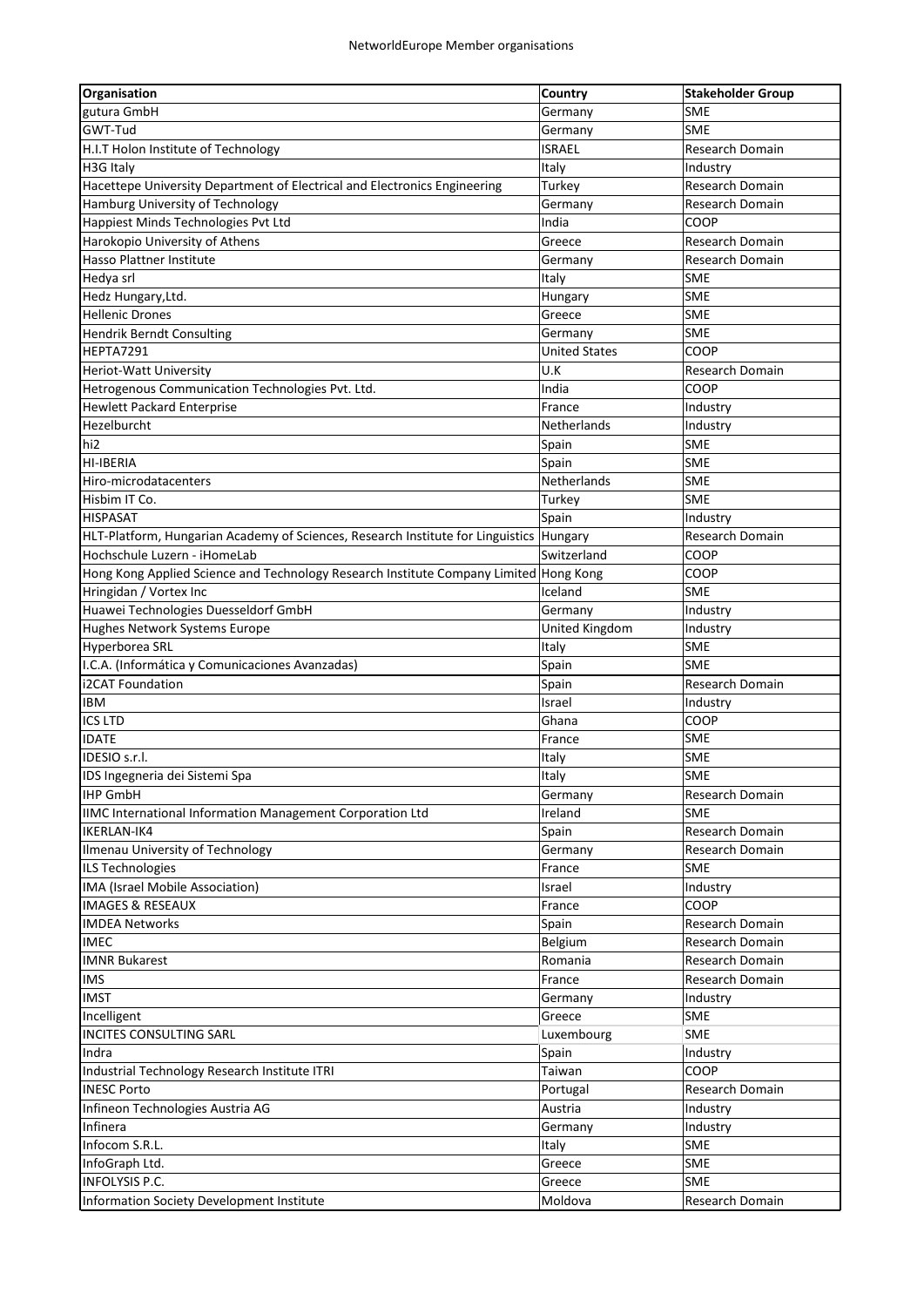| <b>Organisation</b>                                                               | Country               | <b>Stakeholder Group</b> |
|-----------------------------------------------------------------------------------|-----------------------|--------------------------|
| <b>Infosys Limited</b>                                                            | India                 | COOP                     |
| Ingenieria y Soluciones Informaticas                                              | Spain                 | <b>SME</b>               |
| <b>INLECOM GROUP BVBA</b>                                                         | Belgium               | <b>SME</b>               |
| Inmarsat                                                                          | <b>United Kingdom</b> | Industry                 |
| inno group                                                                        | Germany               | <b>SME</b>               |
| Innomine Group                                                                    | Hungary               | <b>SME</b>               |
| InnoRoute GmbH                                                                    | Germany               | <b>SME</b>               |
| InnovaPuglia S.p.A. (former Tecnopolis)                                           | Italy                 | Research Domain          |
| <b>INNOVAS</b>                                                                    | France                | <b>SME</b>               |
| Innovati Networks S.L.                                                            | Spain                 | <b>SME</b>               |
| Innovators S.A.                                                                   | Greece                | <b>SME</b>               |
| <b>INOV</b>                                                                       | Portugal              | Research Domain          |
| INRIA Institut National de Recherche en Informatique et en Automatique            | France                | Research Domain          |
| <b>INSET Research &amp; Advisory GmbH</b>                                         | Austria               | Research Domain          |
| Institut für Rundfunktechnik GmbH                                                 | Germany               | Industry                 |
| Institut Jozef Stefan                                                             | Slovenia              | Research Domain          |
| Institut Mines-Télécom                                                            | France                | <b>Research Domain</b>   |
| Institute e-Austria Timisoara / West University of Timisoara                      | Romania               | Research Domain          |
| Institute for Information Industry (III)                                          | Taiwan                | COOP                     |
| Institute Mikromakro Foundation                                                   | Poland                | Research Domain          |
| Institute of Accelerating Systems and Applications (IASA)                         | Greece                | <b>Research Domain</b>   |
| Institute of Communication and Computer Systems - ICCS/NTUA                       | Greece                | <b>Research Domain</b>   |
| Instituto de Informatica e Telematica                                             | Italy                 | <b>Research Domain</b>   |
| Instituto de Telecomunicações                                                     | Portugal              | <b>Research Domain</b>   |
| Instituto Pedro Nunes                                                             | Portugal              | Research Domain          |
| <b>INTEGRASYS</b>                                                                 | Spain                 | <b>SME</b>               |
|                                                                                   |                       |                          |
| Intel<br>Intelekti Ltd.                                                           | Germany               | Industry<br>SME          |
|                                                                                   | <b>Bulgaria</b>       |                          |
| Intelsat SA                                                                       | Luxembourg            | Industry                 |
| InterDigital UK                                                                   | U.K                   | Industry                 |
| <b>INTERFUSION SERVICES LTD</b>                                                   | Cyprus                | SME                      |
| <b>International IT University</b><br>International Telecommunication Union - ITU | Kazakhstan            | COOP                     |
|                                                                                   | Switzerland           | COOP                     |
| INTERNET INSTITUTE, communications solutions and consulting, Ltd.                 | Slovenia              | <b>SME</b>               |
| INTRACOM S.A.                                                                     | Greece                | Industry                 |
| Intron Itd                                                                        | Ukraine               | <b>SME</b>               |
| <b>INVOLI SA</b>                                                                  | Switzerland           | COOP                     |
| IoThings                                                                          | Czech Republic        | Research Domain          |
| ip.access Ltd                                                                     | U.K                   | <b>SME</b>               |
| IPCom GmbH & Co. KG                                                               | Germany               | SME                      |
| <b>IQUADRAT INFORMATICA</b>                                                       | Spain                 | <b>SME</b>               |
| <b>ISED SpA</b>                                                                   | Italy                 | SME                      |
| ISERD - Israel Europe R&D Directorate                                             | Israel                | COOP                     |
| ISKRATEL Telecommunication Systems, Ltd.                                          | Slovenia              | Industry                 |
| ISMB - Istituto Superiore Mario Boella                                            | Italy                 | Research Domain          |
| <b>ISOLUTIONS LLC</b>                                                             | Ukraine               | <b>SME</b>               |
| IST - Technical University of Lisbon                                              | Portugal              | Research Domain          |
| <b>IS-WIRELESS</b>                                                                | <b>POLAND</b>         | SME                      |
| IT ware Kft.                                                                      | Hungary               | SME                      |
| ITACA R&D Institute                                                               | Spain                 | Research Domain          |
| <b>ITALTEL</b>                                                                    | Italy                 | Industry                 |
| ITI - Instituto Tecnológico de Informática                                        | Spain                 | Research Domain          |
| ItoM                                                                              | Netherlands           | <b>SME</b>               |
| ITTI Sp. Z o.o.                                                                   | Poland                | <b>SME</b>               |
| <b>IVP Capital, LLC</b>                                                           | <b>United States</b>  | COOP                     |
| JAST Sarl                                                                         | Switzerland           | COOP                     |
| JCP-Consult SAS                                                                   | France                | <b>SME</b>               |
| Jerusalem College of Technology                                                   | Israel                | Research Domain          |
| Joanneum Research                                                                 | Austria               | Research Domain          |
| Johannes Kepler University Linz                                                   | Austria               | Research Domain          |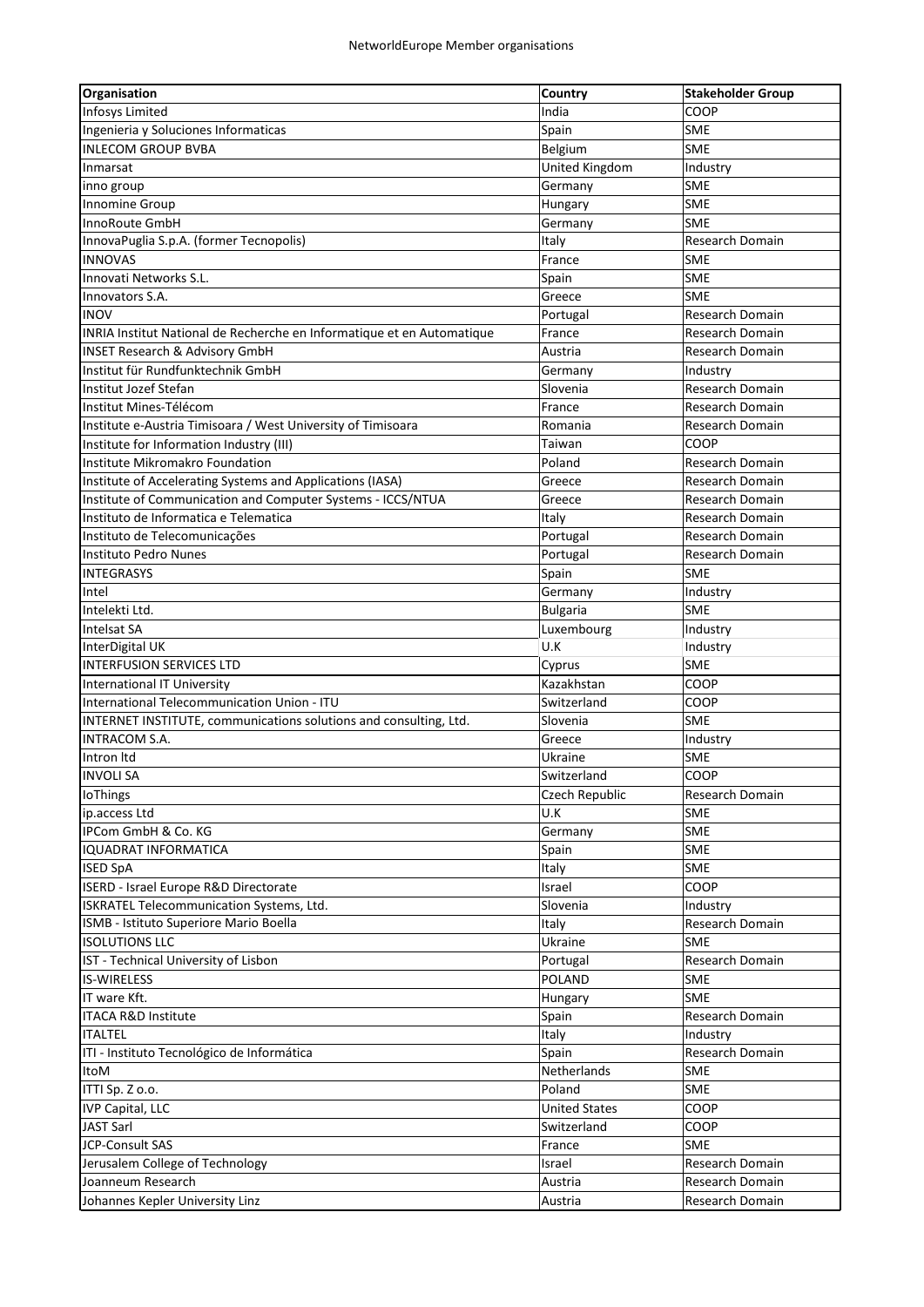| Organisation                                                                              | Country         | <b>Stakeholder Group</b> |
|-------------------------------------------------------------------------------------------|-----------------|--------------------------|
| Julius-Maximilians-University Wuerzburg Institute Informatics VII: Robotics and T Germany |                 | Research Domain          |
| Juniper Networks GmbH                                                                     | Germany         | Industry                 |
| K.-D. Kohrt                                                                               | Germany         | <b>SME</b>               |
| K.S.C.                                                                                    | Netherlands     | Industry                 |
| K.U.Leuven                                                                                | Belgium         | Research Domain          |
| K.U.Leuven - ICRI-IBBT                                                                    | Belgium         | Research Domain          |
| KAAM INNOVACIÓN Y TECNOLOGÍA SL                                                           | Spain           | <b>SME</b>               |
| <b>Kadir Has University</b>                                                               | Turkey          | Research Domain          |
| Kahdeksas Kanava Oy                                                                       | Finland         | <b>SME</b>               |
| Karlstad University                                                                       | Sweden          | <b>Research Domain</b>   |
| Keysight technologies                                                                     | Belgium         | Industry                 |
| King's College London                                                                     | U.K             | Research Domain          |
| Kingston University                                                                       | U.K             | Research Domain          |
| Kiwok Nordic AB                                                                           | Sweden          | SME                      |
| kleos r&d                                                                                 | France          | SME                      |
| Klubverband-ITA Ltd.                                                                      | <b>Bulgaria</b> | <b>SME</b>               |
| <b>Koc University</b>                                                                     | Turkey          | Research Domain          |
| <b>KOHS</b>                                                                               | Austria         | lsme                     |
| Kontor46                                                                                  | Italy           | <b>SME</b>               |
| KULIS, Kocaeli University Laboratory of Image and Signal processing                       | Turkey          | Research Domain          |
|                                                                                           |                 | COOP                     |
| Kyushu Institute of Technology                                                            | Japan           |                          |
| La Salle - URL (University Ramon Llull)<br><b>LAAS-CNRS</b>                               | Spain           | Research Domain          |
|                                                                                           | France          | Research Domain          |
| <b>LABRIS NETWORKS</b>                                                                    | Turkey          | <b>SME</b>               |
| Lande Endüstriyel Metal Ürünler Sanayi ve Ticaret A.Ş.                                    | Turkey          | Industry                 |
| Lappeenranta University of Technology                                                     | Finland         | Research Domain          |
| Larkhill Consultancy Limited                                                              | U.K             | SME                      |
| LASSENA                                                                                   | Canada          | COOP                     |
| Lattanzio e Associati                                                                     | Italy           | <b>SME</b>               |
| LEITAT Technological Center                                                               | Spain           | Research Domain          |
| Lenovo (Beijing) Ltd                                                                      | China           | COOP                     |
| Level7 S.r.l.u.                                                                           | Italy           | SME                      |
| LG Electronics France                                                                     | France          | Industry                 |
| <b>LGI Consulting</b>                                                                     | France          | <b>SME</b>               |
| Linköping University - Mobile Telecommunications                                          | Sweden          | <b>Research Domain</b>   |
| LioniX International                                                                      | Netherlands     | <b>SME</b>               |
| LiquidEdge Ltd                                                                            | Ireland         | <b>SME</b>               |
| LiveU Inc.                                                                                | Israel          | <b>SME</b>               |
| Load Interactive Ida                                                                      | Portugal        | SME                      |
| Lomonosov Moscow State University                                                         | Russia          | COOP                     |
| London Metropolitan University                                                            | United Kingdom  | Research Domain          |
| LS telcom                                                                                 | United Kingdom  | Industry                 |
| LUDMATEC                                                                                  | Germany         | <b>SME</b>               |
| Luleå University of Technology                                                            | Sweden          | Research Domain          |
| Luxembourg Institute of Science and Technology (LIST)                                     | Luxemburg       | Research Domain          |
| <b>Luxinnovation GIE</b>                                                                  | Luxembourg      | COOP                     |
| M.B.I.                                                                                    | Italy           | SME                      |
| Made In Mind                                                                              | U.K             | <b>SME</b>               |
| <b>Magister Solutions Ltd</b>                                                             | Finland         | <b>SME</b>               |
| Malta Communications Authority                                                            | Malta           | COOP                     |
| MÁNTICA Solutions S.L.                                                                    | Spain           | <b>SME</b>               |
| MANZALAB                                                                                  | France          | <b>SME</b>               |
| Martel GmbH                                                                               | Switzerland     | COOP                     |
| <b>Maseng AS</b>                                                                          | Norway          | <b>SME</b>               |
| Mavigex s.r.l.                                                                            | Italy           | <b>SME</b>               |
| McNicholas                                                                                | United Kingdom  | Industry                 |
| MediaTek Wireless Limited                                                                 | U.K             | Industry                 |
| Meteorological and Environmental Earth Observation (MEEO)                                 | Italy           | <b>SME</b>               |
| Metodos y Tecnologia                                                                      | Spain           | Industry                 |
| milestone management gmbh                                                                 | Austria         | <b>SME</b>               |
|                                                                                           |                 |                          |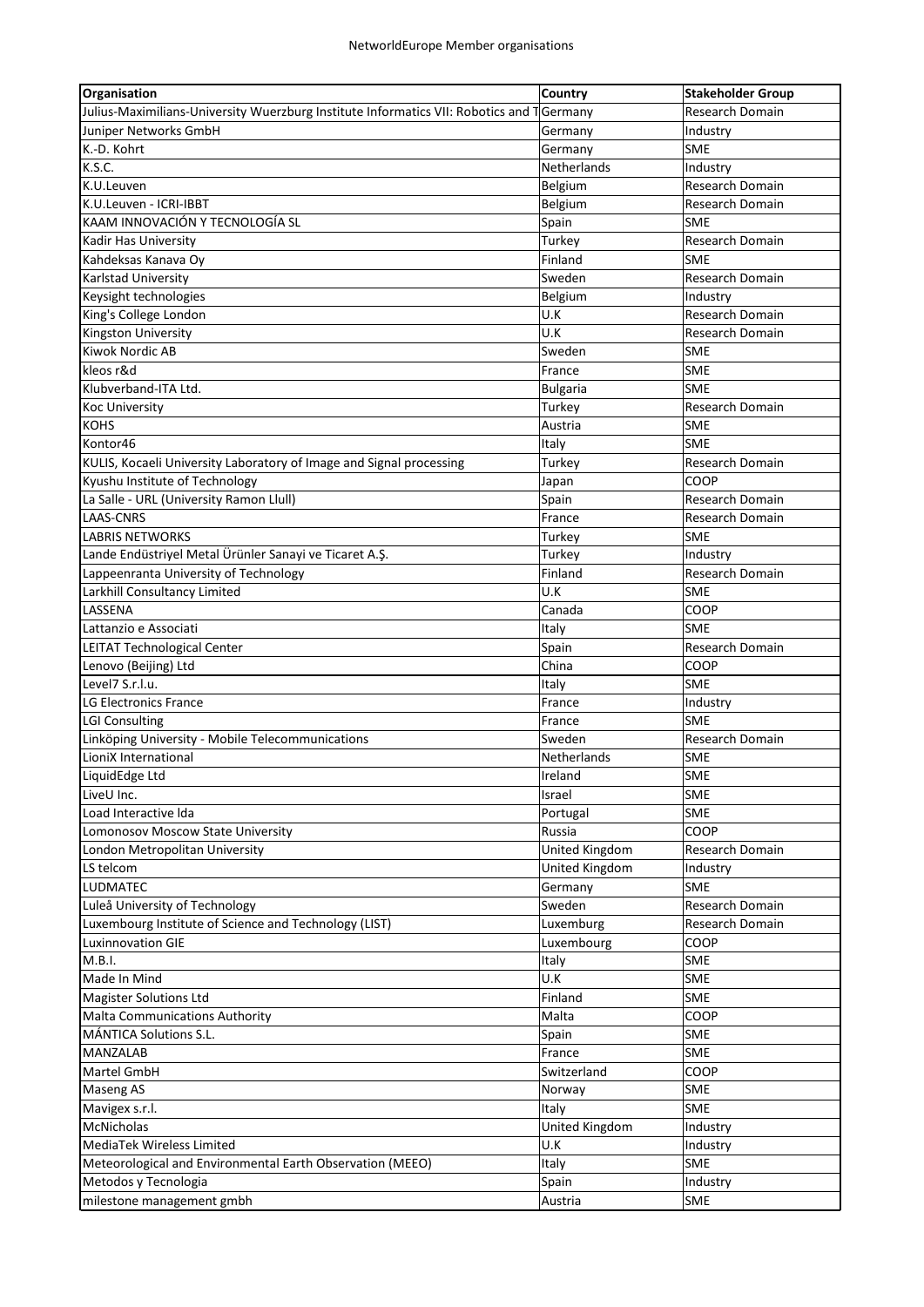| <b>Organisation</b>                                                                      | Country               | <b>Stakeholder Group</b> |
|------------------------------------------------------------------------------------------|-----------------------|--------------------------|
| Ministry of Agriculture/Agricultural University of Athens                                | Greece                | Research Domain          |
| Ministry of Culture, Media and Information Society                                       | Serbia                | COOP                     |
| Ministry of Transport, Information Technology and Communications                         | <b>Bulgaria</b>       | COOP                     |
| Mirantis Poland Sp. z o.o.                                                               | Poland                | Industry                 |
| <b>MISONE</b>                                                                            | Turkey                | <b>SME</b>               |
| Mitsubishi                                                                               | France                | Industry                 |
| <b>MOBICS SA</b>                                                                         | Greece                | <b>SME</b>               |
| <b>Mobile VCE</b>                                                                        |                       | COOP                     |
| Mobile World Capital Barcelona                                                           | Spain                 | COOP                     |
| Mobilestack Inc                                                                          | <b>United States</b>  | COOP                     |
| Mobintec Ltd                                                                             | United Kingdom        | <b>SME</b>               |
| Modio Computing PC                                                                       | Greece                | <b>SME</b>               |
| moltosenso s.r.l.                                                                        | Italy                 | SME                      |
| Montimage                                                                                | France                | SME                      |
| <b>Montreal Consulting Ltd</b>                                                           | <b>United Kingdom</b> | SME                      |
| <b>MOST Foundation</b>                                                                   | Poland                | COOP                     |
| MostlyTek LTD                                                                            | Israel                | <b>SME</b>               |
| Motorola                                                                                 | U.S.A                 | COOP                     |
| Mr. NeC                                                                                  | Netherlands           | SME                      |
| Multicell                                                                                | France                | SME                      |
|                                                                                          |                       |                          |
| <b>Multifractal Semiconductors</b>                                                       | South Africa          | COOP                     |
| <b>Multis Multum Foundation</b>                                                          | Poland                | Research Domain          |
| Multitel                                                                                 | Belgium               | Research Domain          |
| Munich University of Technology                                                          | Germany               | Research Domain          |
| Naevatec                                                                                 | Spain                 | <b>SME</b>               |
| Nart Bilişim                                                                             | Turkey                | <b>SME</b>               |
| <b>National Aviation University</b>                                                      | Ukraine               | Research Domain          |
| National Center for Scientific Research "Demokritos" - NCSR                              | Greece                | Research Domain          |
| National College Ireland                                                                 | Ireland               | Research Domain          |
| National Institute of Telecommunications                                                 | Poland                | <b>Research Domain</b>   |
| National Kapodistrian University of Athens (NKUA) - Wireless Systems Group               | Greece                | Research Domain          |
| National Taiwan University                                                               | Taiwan                | COOP                     |
| National Technical University of Athens                                                  | Greece                | Research Domain          |
| National technical university of Ukraine, International lab on Microelectromecha Ukraine |                       | <b>Research Domain</b>   |
| National University of Ireland Maynooth                                                  | Ireland               | Research Domain          |
| <b>Neapolis University Pafos</b>                                                         | Cyprus                | Research Domain          |
| Nearby Computing                                                                         | Spain                 | SME                      |
| NEC Laboratories Europe GmbH                                                             | Germany               | Industry                 |
| <b>Nemergent Solutions SL</b>                                                            | Spain                 | <b>SME</b>               |
| <b>NEMKO AS</b>                                                                          | Norway                | Research Domain          |
| Neogames                                                                                 | Sweden                | <b>SME</b>               |
| Neoscopio                                                                                | Portugal              | <b>SME</b>               |
| Net Al                                                                                   | United Kingdom        | COOP                     |
| Net Surfing S.r.l.                                                                       | Italy                 | <b>SME</b>               |
| Net Technologies                                                                         | Finland               | <b>SME</b>               |
| Net7                                                                                     | Italy                 | <b>SME</b>               |
| Netas Telecommunication A.S.                                                             | Turkey                | Industry                 |
| <b>Netfort Technologies</b>                                                              | Ireland               | <b>SME</b>               |
| NetRD Bilgi Teknolojileri ve Telekomünikasyon A.S (Orion Innovation Turkey)              | Turkey                | Research Domain          |
| NETvisor Ltd.                                                                            | Hungary               | SME                      |
| Neutroon Technologies                                                                    | Spain                 | <b>SME</b>               |
| Next European Industry                                                                   | Belgium               | <b>SME</b>               |
| Nextworks s.r.l.                                                                         | Italy                 | <b>SME</b>               |
| <b>NGMN - Next Generation Mobile Networks</b>                                            | Germany               | COOP                     |
| ng-voice GmbH                                                                            | Germany               | <b>SME</b>               |
| NICT - National Institute of Information and Communications Technology                   |                       | COOP                     |
|                                                                                          | Japan                 |                          |
| Nile University                                                                          | Egypt                 | COOP                     |
| Nine Tiles                                                                               | United Kingdom        | <b>SME</b>               |
| Nisantasi University                                                                     | Turkey                | Research Domain          |
| Nites a.s.                                                                               | Czech Republic        | <b>SME</b>               |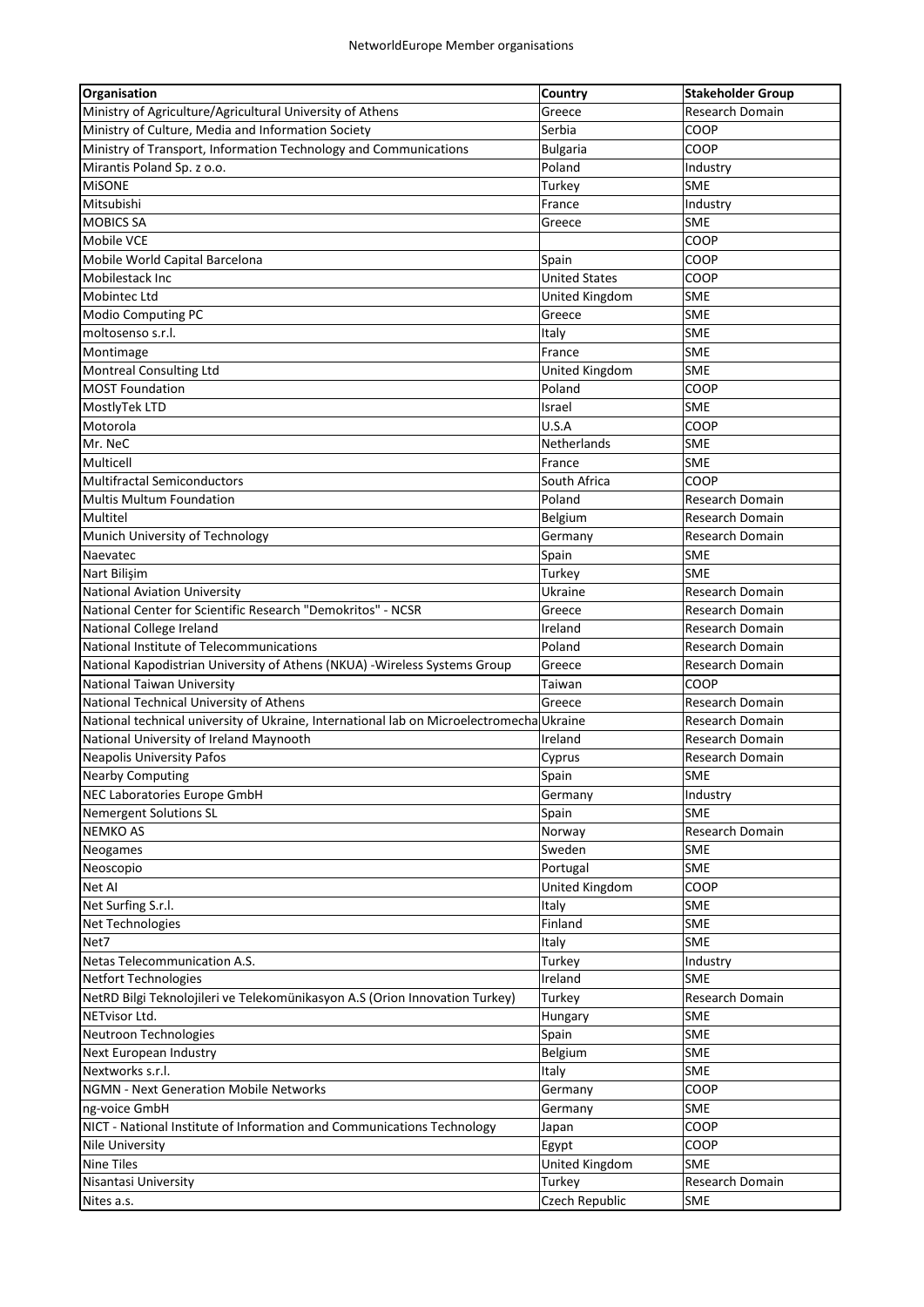| Organisation                                                         | Country                 | <b>Stakeholder Group</b> |
|----------------------------------------------------------------------|-------------------------|--------------------------|
| <b>NOKIA</b>                                                         | Germany                 | Industry                 |
| Norcontel (Ireland) Ltd                                              | Ireland                 | SME                      |
| Notitia Ltd                                                          | Croatia                 | <b>SME</b>               |
| Nouveaucomm Networks Research Centre Private Limited                 | India                   | COOP                     |
| <b>NOVATEX SOLUTIONS LTD</b>                                         | Cyprus                  | <b>SME</b>               |
| Nuromedia                                                            | Germany                 | <b>SME</b>               |
| <b>NXP Semiconductors</b>                                            | Netherlands             | Industry                 |
| 02                                                                   | U.K                     | Industry                 |
| <b>OFFIS</b>                                                         | Germany                 | Research Domain          |
| OHB-System                                                           | Germany                 | Industry                 |
| <b>OLEDCOMM</b>                                                      | France                  | SME                      |
| one2tribe sp. z o.o.                                                 | Poland                  | SME                      |
| ONERA                                                                | France                  | Research Domain          |
| OneSource                                                            | Portugal                | <b>SME</b>               |
| Open Cells Project                                                   | France                  | <b>SME</b>               |
| OpenRevs                                                             | Australia               | COOP                     |
| <b>Optare Solutions</b>                                              | Spain                   | <b>SME</b>               |
| Opticoms GmbH                                                        | Germany                 | <b>SME</b>               |
| Optima VoIP & SATCONXION                                             | Spain                   | Industry                 |
| <b>OPTRONICS Technologies SA</b>                                     | Greece                  | <b>SME</b>               |
| ORANGE                                                               | France                  | Industry                 |
| Orbis Systems Oy                                                     | Finland                 | Industry                 |
| ORION INNOVATIONS PRIVATE COMPANY                                    | Greece                  | SME                      |
| OTE S.A                                                              | Greece                  | Industry                 |
| PA Consulting Group                                                  | <b>United Kingdom</b>   | Industry                 |
| PARAGON Europe                                                       | Malta                   | <b>SME</b>               |
| <b>PARAGON LTD</b>                                                   | Greece                  | SME                      |
| <b>Parhelion Global Communications Advisors</b>                      | Netherlands             | <b>SME</b>               |
| Paris-Lodron-University Salzburg                                     | Austria                 | Research Domain          |
| Parta Networks                                                       | Turkey                  | <b>SME</b>               |
| Particula Group d.o.o.                                               | Croatia                 | SME                      |
| Peregrine Semiconductor UK Ltd                                       | United Kingdom          | Industry                 |
| Pharrowtech                                                          | Belgium                 | SME                      |
| <b>PIPE Networks</b>                                                 | Australia               | COOP                     |
| <b>Piran Partners LLP</b>                                            | U.K                     | SME                      |
| Pluribus One S.r.l.                                                  | Italy                   | <b>SME</b>               |
| p-NET NEW GENERATION EMERGING NETWORKS & VERTICALS                   | Greece                  | <b>SME</b>               |
| Polatis Ltd                                                          | United Kingdom          | SME                      |
| Polimek Elektronik                                                   | Turkey                  | Industry                 |
| Politecnico di Bari                                                  | Italy                   | Research Domain          |
| Politecnico di Milano                                                | Italy                   | Research Domain          |
| Politecnico di Torino                                                | Italy                   | Research Domain          |
| Politehnica University of Bucharest                                  | Romania                 | Research Domain          |
| Polska Telefonia Cyfrowa sp. z o.o.                                  | Poland                  | Industry                 |
| Portugal Telecom Inovacao SA                                         | Portugal                |                          |
| Postron Engineering S.r.l.                                           |                         | Industry<br>SME          |
| <b>Power Operations Limited</b>                                      | Italy<br>United Kingdom | SME                      |
|                                                                      |                         |                          |
| Pozitron                                                             | Turkey                  | SME                      |
| Poznan University of Economics, Department of Information Technology | Poland                  | Research Domain          |
| Poznan University of Technology                                      | Poland                  | Research Domain          |
| Poznan, Supercomputing and Networking Center                         | Poland                  | Research Domain          |
| PragmaDev                                                            | France                  | SME                      |
| PRESTO                                                               |                         | COOP                     |
| Primetel Ltd                                                         | Cyprus                  | <b>SME</b>               |
| PRISMA Telecom Testing                                               | Italy                   | SME                      |
| <b>PROCENNE</b>                                                      | Turkey                  | SME                      |
| Proximus                                                             | Belgium                 | Industry                 |
| pureLiFi Ltd                                                         | United Kingdom          | Industry                 |
| Qamcom Research & Technology AB                                      | Sweden                  | SME                      |
| Qorvo                                                                | <b>United States</b>    | COOP                     |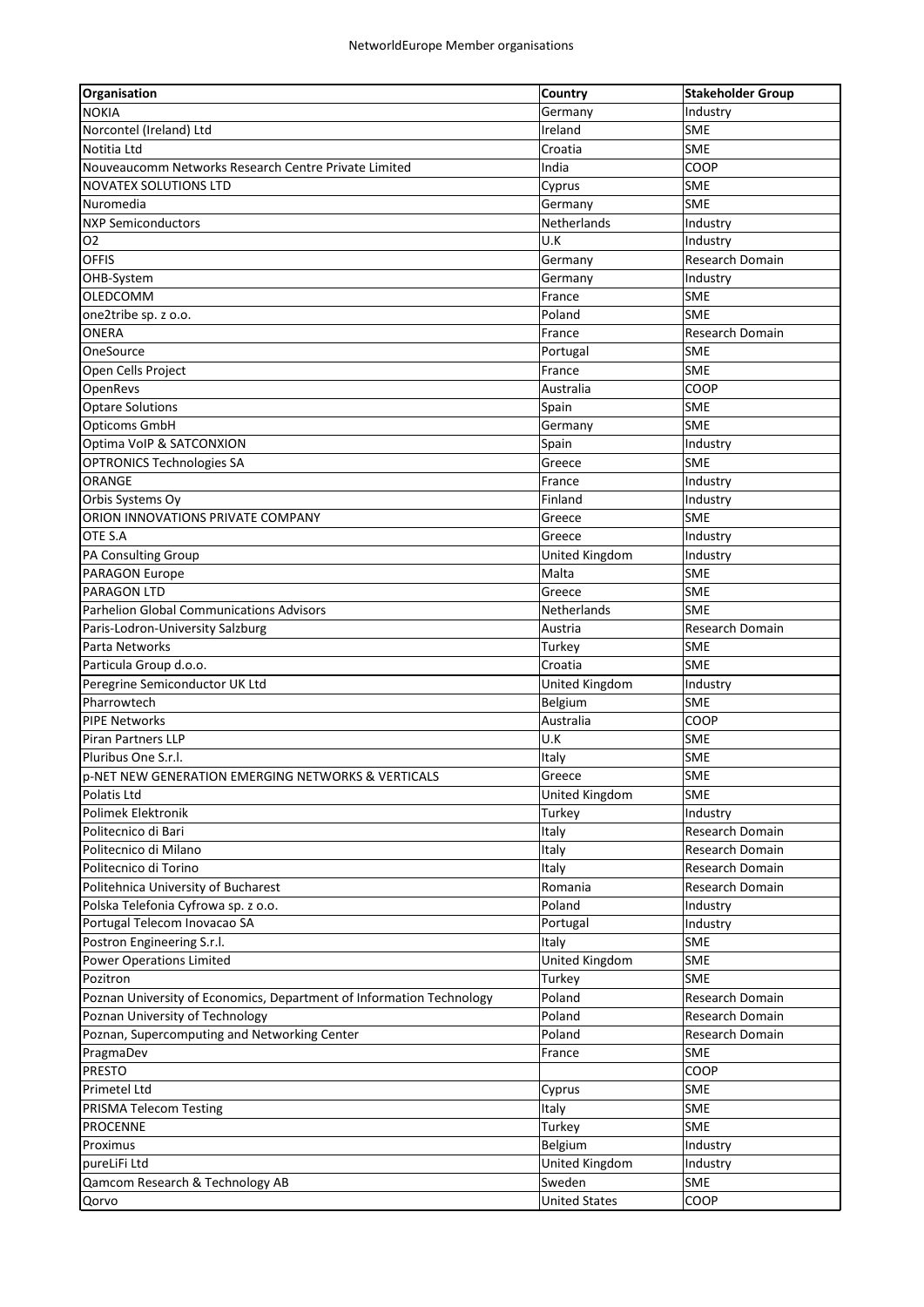| QUALCOMM CDMA Technologies GmbH<br>Germany<br>Industry<br>Quantum Dimension, Inc.<br><b>United States</b><br>COOP<br>Queen Mary University of London (QMUL)<br>Research Domain<br>United Kingdom<br><b>QUOBIS NETWORKS</b><br>Spain<br>SME<br>United Kingdom<br>Quortus Ltd<br><b>SME</b><br>United Kingdom<br>Quotient Associates Ltd<br>Industry<br>R2M Solution s.r.l.<br><b>SME</b><br>Italy<br>Italy<br>Research Domain<br>RADIOLABS - Consorzio Università Industria Laboratori di Radiocomunicazioni<br>U.K<br><b>RAND Europe</b><br>Research Domain<br>Ranplan Wireless Network Design Ltd<br><b>United Kingdom</b><br>SME<br>United Kingdom<br><b>SME</b><br><b>Real Wireless</b><br>Redes de Telecomunicación Galegas Retegal, S.A.<br>Spain<br>COOP<br>United Kingdom<br><b>SME</b><br><b>Redmill Marketing Associates</b><br>RedZinc<br>Ireland<br>Industry<br>SME<br>Régens IT Plc.<br>Hungary<br>Research Academic Computer Technology Institute<br>Greece<br>Research Domain<br>Research for Science, Art and Technology (RFSAT) Limited<br><b>SME</b><br>Ireland<br>Research In Motion UK Limited<br>U.K<br>Industry<br>Researchcenter of the Flemish Government<br>COOP<br>Belgium<br><b>USA</b><br>RF DSP Inc.<br>COOP<br>Riga Technical University<br>Latvia<br>Research Domain<br>Rikshospitalet Medical Center<br><b>Research Domain</b><br>Norway<br>Rinicom<br>U.K<br><b>SME</b><br>COOP<br><b>RMIT University</b><br>Australia<br><b>ROBOTNIK</b><br>Spain<br>Industry<br>Rohde & Schwarz<br>Germany<br>Industry<br>Roke<br>United Kingdom<br>Industry<br>Royal Institute of Technology<br>Sweden<br>Research Domain<br>RS-techMarketing<br><b>SME</b><br>Israel<br><b>RunEL NGMT</b><br><b>SME</b><br>Israel<br>RWTH Aachen University, Department of Wireless Networks<br>Research Domain<br>Germany<br>S.C. IPA SA<br>Romania<br>Research Domain<br>SABANCI UNIVERSITY<br>Turkey<br>Research Domain<br>Slovak Republic<br><b>SME</b><br>SAE - Automation, s.r.o.<br>Saeio Global<br>COOP<br>Nigeria<br>SAGEMCOM<br>France<br>Industry<br>Sai Technology pvt limited<br>COOP<br>India<br>Saliwell Ltd.<br><b>SME</b><br>Israel<br>Salzburg Research Forschungsgesellschaft mbH<br>Austria<br>Research Domain<br><b>SAMPAS</b><br>Turkey<br>Industry<br>Samsung Electronics Research Institute (UK) Ltd. (SERI)<br>U.K<br>Industry<br>SAP AG<br>Germany<br>Industry<br>Sapienza SI<br>Spain<br>SME<br>SATELIO IOT SERVICES, SL<br><b>SME</b><br>Spain<br><b>Satellite Application Catapult</b><br>U.K<br>Research Domain<br>Schweizerische Eidgenossenschaft - Bundesamt für Berufsbildung und Technolog Switzerland<br>COOP<br>Research Domain<br>Scytl<br>Spain<br>Sweden<br>Seavus<br><b>SME</b><br><b>SECARTYS</b><br>COOP<br>Spain<br>SemiBlocks<br>Netherlands<br><b>SME</b> |
|-------------------------------------------------------------------------------------------------------------------------------------------------------------------------------------------------------------------------------------------------------------------------------------------------------------------------------------------------------------------------------------------------------------------------------------------------------------------------------------------------------------------------------------------------------------------------------------------------------------------------------------------------------------------------------------------------------------------------------------------------------------------------------------------------------------------------------------------------------------------------------------------------------------------------------------------------------------------------------------------------------------------------------------------------------------------------------------------------------------------------------------------------------------------------------------------------------------------------------------------------------------------------------------------------------------------------------------------------------------------------------------------------------------------------------------------------------------------------------------------------------------------------------------------------------------------------------------------------------------------------------------------------------------------------------------------------------------------------------------------------------------------------------------------------------------------------------------------------------------------------------------------------------------------------------------------------------------------------------------------------------------------------------------------------------------------------------------------------------------------------------------------------------------------------------------------------------------------------------------------------------------------------------------------------------------------------------------------------------------------------------------------------------------------------------------------------------------------------------------------------------------------------------------------------------------------------------------------------------------------------------------------------------------------------------------------------------------------------------------------------------------------------------------------------------------|
|                                                                                                                                                                                                                                                                                                                                                                                                                                                                                                                                                                                                                                                                                                                                                                                                                                                                                                                                                                                                                                                                                                                                                                                                                                                                                                                                                                                                                                                                                                                                                                                                                                                                                                                                                                                                                                                                                                                                                                                                                                                                                                                                                                                                                                                                                                                                                                                                                                                                                                                                                                                                                                                                                                                                                                                                             |
|                                                                                                                                                                                                                                                                                                                                                                                                                                                                                                                                                                                                                                                                                                                                                                                                                                                                                                                                                                                                                                                                                                                                                                                                                                                                                                                                                                                                                                                                                                                                                                                                                                                                                                                                                                                                                                                                                                                                                                                                                                                                                                                                                                                                                                                                                                                                                                                                                                                                                                                                                                                                                                                                                                                                                                                                             |
|                                                                                                                                                                                                                                                                                                                                                                                                                                                                                                                                                                                                                                                                                                                                                                                                                                                                                                                                                                                                                                                                                                                                                                                                                                                                                                                                                                                                                                                                                                                                                                                                                                                                                                                                                                                                                                                                                                                                                                                                                                                                                                                                                                                                                                                                                                                                                                                                                                                                                                                                                                                                                                                                                                                                                                                                             |
|                                                                                                                                                                                                                                                                                                                                                                                                                                                                                                                                                                                                                                                                                                                                                                                                                                                                                                                                                                                                                                                                                                                                                                                                                                                                                                                                                                                                                                                                                                                                                                                                                                                                                                                                                                                                                                                                                                                                                                                                                                                                                                                                                                                                                                                                                                                                                                                                                                                                                                                                                                                                                                                                                                                                                                                                             |
|                                                                                                                                                                                                                                                                                                                                                                                                                                                                                                                                                                                                                                                                                                                                                                                                                                                                                                                                                                                                                                                                                                                                                                                                                                                                                                                                                                                                                                                                                                                                                                                                                                                                                                                                                                                                                                                                                                                                                                                                                                                                                                                                                                                                                                                                                                                                                                                                                                                                                                                                                                                                                                                                                                                                                                                                             |
|                                                                                                                                                                                                                                                                                                                                                                                                                                                                                                                                                                                                                                                                                                                                                                                                                                                                                                                                                                                                                                                                                                                                                                                                                                                                                                                                                                                                                                                                                                                                                                                                                                                                                                                                                                                                                                                                                                                                                                                                                                                                                                                                                                                                                                                                                                                                                                                                                                                                                                                                                                                                                                                                                                                                                                                                             |
|                                                                                                                                                                                                                                                                                                                                                                                                                                                                                                                                                                                                                                                                                                                                                                                                                                                                                                                                                                                                                                                                                                                                                                                                                                                                                                                                                                                                                                                                                                                                                                                                                                                                                                                                                                                                                                                                                                                                                                                                                                                                                                                                                                                                                                                                                                                                                                                                                                                                                                                                                                                                                                                                                                                                                                                                             |
|                                                                                                                                                                                                                                                                                                                                                                                                                                                                                                                                                                                                                                                                                                                                                                                                                                                                                                                                                                                                                                                                                                                                                                                                                                                                                                                                                                                                                                                                                                                                                                                                                                                                                                                                                                                                                                                                                                                                                                                                                                                                                                                                                                                                                                                                                                                                                                                                                                                                                                                                                                                                                                                                                                                                                                                                             |
|                                                                                                                                                                                                                                                                                                                                                                                                                                                                                                                                                                                                                                                                                                                                                                                                                                                                                                                                                                                                                                                                                                                                                                                                                                                                                                                                                                                                                                                                                                                                                                                                                                                                                                                                                                                                                                                                                                                                                                                                                                                                                                                                                                                                                                                                                                                                                                                                                                                                                                                                                                                                                                                                                                                                                                                                             |
|                                                                                                                                                                                                                                                                                                                                                                                                                                                                                                                                                                                                                                                                                                                                                                                                                                                                                                                                                                                                                                                                                                                                                                                                                                                                                                                                                                                                                                                                                                                                                                                                                                                                                                                                                                                                                                                                                                                                                                                                                                                                                                                                                                                                                                                                                                                                                                                                                                                                                                                                                                                                                                                                                                                                                                                                             |
|                                                                                                                                                                                                                                                                                                                                                                                                                                                                                                                                                                                                                                                                                                                                                                                                                                                                                                                                                                                                                                                                                                                                                                                                                                                                                                                                                                                                                                                                                                                                                                                                                                                                                                                                                                                                                                                                                                                                                                                                                                                                                                                                                                                                                                                                                                                                                                                                                                                                                                                                                                                                                                                                                                                                                                                                             |
|                                                                                                                                                                                                                                                                                                                                                                                                                                                                                                                                                                                                                                                                                                                                                                                                                                                                                                                                                                                                                                                                                                                                                                                                                                                                                                                                                                                                                                                                                                                                                                                                                                                                                                                                                                                                                                                                                                                                                                                                                                                                                                                                                                                                                                                                                                                                                                                                                                                                                                                                                                                                                                                                                                                                                                                                             |
|                                                                                                                                                                                                                                                                                                                                                                                                                                                                                                                                                                                                                                                                                                                                                                                                                                                                                                                                                                                                                                                                                                                                                                                                                                                                                                                                                                                                                                                                                                                                                                                                                                                                                                                                                                                                                                                                                                                                                                                                                                                                                                                                                                                                                                                                                                                                                                                                                                                                                                                                                                                                                                                                                                                                                                                                             |
|                                                                                                                                                                                                                                                                                                                                                                                                                                                                                                                                                                                                                                                                                                                                                                                                                                                                                                                                                                                                                                                                                                                                                                                                                                                                                                                                                                                                                                                                                                                                                                                                                                                                                                                                                                                                                                                                                                                                                                                                                                                                                                                                                                                                                                                                                                                                                                                                                                                                                                                                                                                                                                                                                                                                                                                                             |
|                                                                                                                                                                                                                                                                                                                                                                                                                                                                                                                                                                                                                                                                                                                                                                                                                                                                                                                                                                                                                                                                                                                                                                                                                                                                                                                                                                                                                                                                                                                                                                                                                                                                                                                                                                                                                                                                                                                                                                                                                                                                                                                                                                                                                                                                                                                                                                                                                                                                                                                                                                                                                                                                                                                                                                                                             |
|                                                                                                                                                                                                                                                                                                                                                                                                                                                                                                                                                                                                                                                                                                                                                                                                                                                                                                                                                                                                                                                                                                                                                                                                                                                                                                                                                                                                                                                                                                                                                                                                                                                                                                                                                                                                                                                                                                                                                                                                                                                                                                                                                                                                                                                                                                                                                                                                                                                                                                                                                                                                                                                                                                                                                                                                             |
|                                                                                                                                                                                                                                                                                                                                                                                                                                                                                                                                                                                                                                                                                                                                                                                                                                                                                                                                                                                                                                                                                                                                                                                                                                                                                                                                                                                                                                                                                                                                                                                                                                                                                                                                                                                                                                                                                                                                                                                                                                                                                                                                                                                                                                                                                                                                                                                                                                                                                                                                                                                                                                                                                                                                                                                                             |
|                                                                                                                                                                                                                                                                                                                                                                                                                                                                                                                                                                                                                                                                                                                                                                                                                                                                                                                                                                                                                                                                                                                                                                                                                                                                                                                                                                                                                                                                                                                                                                                                                                                                                                                                                                                                                                                                                                                                                                                                                                                                                                                                                                                                                                                                                                                                                                                                                                                                                                                                                                                                                                                                                                                                                                                                             |
|                                                                                                                                                                                                                                                                                                                                                                                                                                                                                                                                                                                                                                                                                                                                                                                                                                                                                                                                                                                                                                                                                                                                                                                                                                                                                                                                                                                                                                                                                                                                                                                                                                                                                                                                                                                                                                                                                                                                                                                                                                                                                                                                                                                                                                                                                                                                                                                                                                                                                                                                                                                                                                                                                                                                                                                                             |
|                                                                                                                                                                                                                                                                                                                                                                                                                                                                                                                                                                                                                                                                                                                                                                                                                                                                                                                                                                                                                                                                                                                                                                                                                                                                                                                                                                                                                                                                                                                                                                                                                                                                                                                                                                                                                                                                                                                                                                                                                                                                                                                                                                                                                                                                                                                                                                                                                                                                                                                                                                                                                                                                                                                                                                                                             |
|                                                                                                                                                                                                                                                                                                                                                                                                                                                                                                                                                                                                                                                                                                                                                                                                                                                                                                                                                                                                                                                                                                                                                                                                                                                                                                                                                                                                                                                                                                                                                                                                                                                                                                                                                                                                                                                                                                                                                                                                                                                                                                                                                                                                                                                                                                                                                                                                                                                                                                                                                                                                                                                                                                                                                                                                             |
|                                                                                                                                                                                                                                                                                                                                                                                                                                                                                                                                                                                                                                                                                                                                                                                                                                                                                                                                                                                                                                                                                                                                                                                                                                                                                                                                                                                                                                                                                                                                                                                                                                                                                                                                                                                                                                                                                                                                                                                                                                                                                                                                                                                                                                                                                                                                                                                                                                                                                                                                                                                                                                                                                                                                                                                                             |
|                                                                                                                                                                                                                                                                                                                                                                                                                                                                                                                                                                                                                                                                                                                                                                                                                                                                                                                                                                                                                                                                                                                                                                                                                                                                                                                                                                                                                                                                                                                                                                                                                                                                                                                                                                                                                                                                                                                                                                                                                                                                                                                                                                                                                                                                                                                                                                                                                                                                                                                                                                                                                                                                                                                                                                                                             |
|                                                                                                                                                                                                                                                                                                                                                                                                                                                                                                                                                                                                                                                                                                                                                                                                                                                                                                                                                                                                                                                                                                                                                                                                                                                                                                                                                                                                                                                                                                                                                                                                                                                                                                                                                                                                                                                                                                                                                                                                                                                                                                                                                                                                                                                                                                                                                                                                                                                                                                                                                                                                                                                                                                                                                                                                             |
|                                                                                                                                                                                                                                                                                                                                                                                                                                                                                                                                                                                                                                                                                                                                                                                                                                                                                                                                                                                                                                                                                                                                                                                                                                                                                                                                                                                                                                                                                                                                                                                                                                                                                                                                                                                                                                                                                                                                                                                                                                                                                                                                                                                                                                                                                                                                                                                                                                                                                                                                                                                                                                                                                                                                                                                                             |
|                                                                                                                                                                                                                                                                                                                                                                                                                                                                                                                                                                                                                                                                                                                                                                                                                                                                                                                                                                                                                                                                                                                                                                                                                                                                                                                                                                                                                                                                                                                                                                                                                                                                                                                                                                                                                                                                                                                                                                                                                                                                                                                                                                                                                                                                                                                                                                                                                                                                                                                                                                                                                                                                                                                                                                                                             |
|                                                                                                                                                                                                                                                                                                                                                                                                                                                                                                                                                                                                                                                                                                                                                                                                                                                                                                                                                                                                                                                                                                                                                                                                                                                                                                                                                                                                                                                                                                                                                                                                                                                                                                                                                                                                                                                                                                                                                                                                                                                                                                                                                                                                                                                                                                                                                                                                                                                                                                                                                                                                                                                                                                                                                                                                             |
|                                                                                                                                                                                                                                                                                                                                                                                                                                                                                                                                                                                                                                                                                                                                                                                                                                                                                                                                                                                                                                                                                                                                                                                                                                                                                                                                                                                                                                                                                                                                                                                                                                                                                                                                                                                                                                                                                                                                                                                                                                                                                                                                                                                                                                                                                                                                                                                                                                                                                                                                                                                                                                                                                                                                                                                                             |
|                                                                                                                                                                                                                                                                                                                                                                                                                                                                                                                                                                                                                                                                                                                                                                                                                                                                                                                                                                                                                                                                                                                                                                                                                                                                                                                                                                                                                                                                                                                                                                                                                                                                                                                                                                                                                                                                                                                                                                                                                                                                                                                                                                                                                                                                                                                                                                                                                                                                                                                                                                                                                                                                                                                                                                                                             |
|                                                                                                                                                                                                                                                                                                                                                                                                                                                                                                                                                                                                                                                                                                                                                                                                                                                                                                                                                                                                                                                                                                                                                                                                                                                                                                                                                                                                                                                                                                                                                                                                                                                                                                                                                                                                                                                                                                                                                                                                                                                                                                                                                                                                                                                                                                                                                                                                                                                                                                                                                                                                                                                                                                                                                                                                             |
|                                                                                                                                                                                                                                                                                                                                                                                                                                                                                                                                                                                                                                                                                                                                                                                                                                                                                                                                                                                                                                                                                                                                                                                                                                                                                                                                                                                                                                                                                                                                                                                                                                                                                                                                                                                                                                                                                                                                                                                                                                                                                                                                                                                                                                                                                                                                                                                                                                                                                                                                                                                                                                                                                                                                                                                                             |
|                                                                                                                                                                                                                                                                                                                                                                                                                                                                                                                                                                                                                                                                                                                                                                                                                                                                                                                                                                                                                                                                                                                                                                                                                                                                                                                                                                                                                                                                                                                                                                                                                                                                                                                                                                                                                                                                                                                                                                                                                                                                                                                                                                                                                                                                                                                                                                                                                                                                                                                                                                                                                                                                                                                                                                                                             |
|                                                                                                                                                                                                                                                                                                                                                                                                                                                                                                                                                                                                                                                                                                                                                                                                                                                                                                                                                                                                                                                                                                                                                                                                                                                                                                                                                                                                                                                                                                                                                                                                                                                                                                                                                                                                                                                                                                                                                                                                                                                                                                                                                                                                                                                                                                                                                                                                                                                                                                                                                                                                                                                                                                                                                                                                             |
|                                                                                                                                                                                                                                                                                                                                                                                                                                                                                                                                                                                                                                                                                                                                                                                                                                                                                                                                                                                                                                                                                                                                                                                                                                                                                                                                                                                                                                                                                                                                                                                                                                                                                                                                                                                                                                                                                                                                                                                                                                                                                                                                                                                                                                                                                                                                                                                                                                                                                                                                                                                                                                                                                                                                                                                                             |
|                                                                                                                                                                                                                                                                                                                                                                                                                                                                                                                                                                                                                                                                                                                                                                                                                                                                                                                                                                                                                                                                                                                                                                                                                                                                                                                                                                                                                                                                                                                                                                                                                                                                                                                                                                                                                                                                                                                                                                                                                                                                                                                                                                                                                                                                                                                                                                                                                                                                                                                                                                                                                                                                                                                                                                                                             |
|                                                                                                                                                                                                                                                                                                                                                                                                                                                                                                                                                                                                                                                                                                                                                                                                                                                                                                                                                                                                                                                                                                                                                                                                                                                                                                                                                                                                                                                                                                                                                                                                                                                                                                                                                                                                                                                                                                                                                                                                                                                                                                                                                                                                                                                                                                                                                                                                                                                                                                                                                                                                                                                                                                                                                                                                             |
|                                                                                                                                                                                                                                                                                                                                                                                                                                                                                                                                                                                                                                                                                                                                                                                                                                                                                                                                                                                                                                                                                                                                                                                                                                                                                                                                                                                                                                                                                                                                                                                                                                                                                                                                                                                                                                                                                                                                                                                                                                                                                                                                                                                                                                                                                                                                                                                                                                                                                                                                                                                                                                                                                                                                                                                                             |
|                                                                                                                                                                                                                                                                                                                                                                                                                                                                                                                                                                                                                                                                                                                                                                                                                                                                                                                                                                                                                                                                                                                                                                                                                                                                                                                                                                                                                                                                                                                                                                                                                                                                                                                                                                                                                                                                                                                                                                                                                                                                                                                                                                                                                                                                                                                                                                                                                                                                                                                                                                                                                                                                                                                                                                                                             |
|                                                                                                                                                                                                                                                                                                                                                                                                                                                                                                                                                                                                                                                                                                                                                                                                                                                                                                                                                                                                                                                                                                                                                                                                                                                                                                                                                                                                                                                                                                                                                                                                                                                                                                                                                                                                                                                                                                                                                                                                                                                                                                                                                                                                                                                                                                                                                                                                                                                                                                                                                                                                                                                                                                                                                                                                             |
|                                                                                                                                                                                                                                                                                                                                                                                                                                                                                                                                                                                                                                                                                                                                                                                                                                                                                                                                                                                                                                                                                                                                                                                                                                                                                                                                                                                                                                                                                                                                                                                                                                                                                                                                                                                                                                                                                                                                                                                                                                                                                                                                                                                                                                                                                                                                                                                                                                                                                                                                                                                                                                                                                                                                                                                                             |
|                                                                                                                                                                                                                                                                                                                                                                                                                                                                                                                                                                                                                                                                                                                                                                                                                                                                                                                                                                                                                                                                                                                                                                                                                                                                                                                                                                                                                                                                                                                                                                                                                                                                                                                                                                                                                                                                                                                                                                                                                                                                                                                                                                                                                                                                                                                                                                                                                                                                                                                                                                                                                                                                                                                                                                                                             |
|                                                                                                                                                                                                                                                                                                                                                                                                                                                                                                                                                                                                                                                                                                                                                                                                                                                                                                                                                                                                                                                                                                                                                                                                                                                                                                                                                                                                                                                                                                                                                                                                                                                                                                                                                                                                                                                                                                                                                                                                                                                                                                                                                                                                                                                                                                                                                                                                                                                                                                                                                                                                                                                                                                                                                                                                             |
|                                                                                                                                                                                                                                                                                                                                                                                                                                                                                                                                                                                                                                                                                                                                                                                                                                                                                                                                                                                                                                                                                                                                                                                                                                                                                                                                                                                                                                                                                                                                                                                                                                                                                                                                                                                                                                                                                                                                                                                                                                                                                                                                                                                                                                                                                                                                                                                                                                                                                                                                                                                                                                                                                                                                                                                                             |
|                                                                                                                                                                                                                                                                                                                                                                                                                                                                                                                                                                                                                                                                                                                                                                                                                                                                                                                                                                                                                                                                                                                                                                                                                                                                                                                                                                                                                                                                                                                                                                                                                                                                                                                                                                                                                                                                                                                                                                                                                                                                                                                                                                                                                                                                                                                                                                                                                                                                                                                                                                                                                                                                                                                                                                                                             |
|                                                                                                                                                                                                                                                                                                                                                                                                                                                                                                                                                                                                                                                                                                                                                                                                                                                                                                                                                                                                                                                                                                                                                                                                                                                                                                                                                                                                                                                                                                                                                                                                                                                                                                                                                                                                                                                                                                                                                                                                                                                                                                                                                                                                                                                                                                                                                                                                                                                                                                                                                                                                                                                                                                                                                                                                             |
|                                                                                                                                                                                                                                                                                                                                                                                                                                                                                                                                                                                                                                                                                                                                                                                                                                                                                                                                                                                                                                                                                                                                                                                                                                                                                                                                                                                                                                                                                                                                                                                                                                                                                                                                                                                                                                                                                                                                                                                                                                                                                                                                                                                                                                                                                                                                                                                                                                                                                                                                                                                                                                                                                                                                                                                                             |
|                                                                                                                                                                                                                                                                                                                                                                                                                                                                                                                                                                                                                                                                                                                                                                                                                                                                                                                                                                                                                                                                                                                                                                                                                                                                                                                                                                                                                                                                                                                                                                                                                                                                                                                                                                                                                                                                                                                                                                                                                                                                                                                                                                                                                                                                                                                                                                                                                                                                                                                                                                                                                                                                                                                                                                                                             |
|                                                                                                                                                                                                                                                                                                                                                                                                                                                                                                                                                                                                                                                                                                                                                                                                                                                                                                                                                                                                                                                                                                                                                                                                                                                                                                                                                                                                                                                                                                                                                                                                                                                                                                                                                                                                                                                                                                                                                                                                                                                                                                                                                                                                                                                                                                                                                                                                                                                                                                                                                                                                                                                                                                                                                                                                             |
|                                                                                                                                                                                                                                                                                                                                                                                                                                                                                                                                                                                                                                                                                                                                                                                                                                                                                                                                                                                                                                                                                                                                                                                                                                                                                                                                                                                                                                                                                                                                                                                                                                                                                                                                                                                                                                                                                                                                                                                                                                                                                                                                                                                                                                                                                                                                                                                                                                                                                                                                                                                                                                                                                                                                                                                                             |
|                                                                                                                                                                                                                                                                                                                                                                                                                                                                                                                                                                                                                                                                                                                                                                                                                                                                                                                                                                                                                                                                                                                                                                                                                                                                                                                                                                                                                                                                                                                                                                                                                                                                                                                                                                                                                                                                                                                                                                                                                                                                                                                                                                                                                                                                                                                                                                                                                                                                                                                                                                                                                                                                                                                                                                                                             |
| SENER Ingeniería y Sistemas, S.A.<br>Spain<br>Industry                                                                                                                                                                                                                                                                                                                                                                                                                                                                                                                                                                                                                                                                                                                                                                                                                                                                                                                                                                                                                                                                                                                                                                                                                                                                                                                                                                                                                                                                                                                                                                                                                                                                                                                                                                                                                                                                                                                                                                                                                                                                                                                                                                                                                                                                                                                                                                                                                                                                                                                                                                                                                                                                                                                                                      |
| Seprotronic GmbH<br>Germany<br><b>SME</b>                                                                                                                                                                                                                                                                                                                                                                                                                                                                                                                                                                                                                                                                                                                                                                                                                                                                                                                                                                                                                                                                                                                                                                                                                                                                                                                                                                                                                                                                                                                                                                                                                                                                                                                                                                                                                                                                                                                                                                                                                                                                                                                                                                                                                                                                                                                                                                                                                                                                                                                                                                                                                                                                                                                                                                   |
| Sequans communications<br>France<br><b>SME</b>                                                                                                                                                                                                                                                                                                                                                                                                                                                                                                                                                                                                                                                                                                                                                                                                                                                                                                                                                                                                                                                                                                                                                                                                                                                                                                                                                                                                                                                                                                                                                                                                                                                                                                                                                                                                                                                                                                                                                                                                                                                                                                                                                                                                                                                                                                                                                                                                                                                                                                                                                                                                                                                                                                                                                              |
| SERMA GROUP - AW2S<br>France<br>Industry                                                                                                                                                                                                                                                                                                                                                                                                                                                                                                                                                                                                                                                                                                                                                                                                                                                                                                                                                                                                                                                                                                                                                                                                                                                                                                                                                                                                                                                                                                                                                                                                                                                                                                                                                                                                                                                                                                                                                                                                                                                                                                                                                                                                                                                                                                                                                                                                                                                                                                                                                                                                                                                                                                                                                                    |
| <b>SES</b><br>Luxembourg<br>Industry                                                                                                                                                                                                                                                                                                                                                                                                                                                                                                                                                                                                                                                                                                                                                                                                                                                                                                                                                                                                                                                                                                                                                                                                                                                                                                                                                                                                                                                                                                                                                                                                                                                                                                                                                                                                                                                                                                                                                                                                                                                                                                                                                                                                                                                                                                                                                                                                                                                                                                                                                                                                                                                                                                                                                                        |
| <b>SETCCE</b><br>Slovenia<br><b>SME</b>                                                                                                                                                                                                                                                                                                                                                                                                                                                                                                                                                                                                                                                                                                                                                                                                                                                                                                                                                                                                                                                                                                                                                                                                                                                                                                                                                                                                                                                                                                                                                                                                                                                                                                                                                                                                                                                                                                                                                                                                                                                                                                                                                                                                                                                                                                                                                                                                                                                                                                                                                                                                                                                                                                                                                                     |
| Seven Solutions S.L.<br>SME<br>Spain                                                                                                                                                                                                                                                                                                                                                                                                                                                                                                                                                                                                                                                                                                                                                                                                                                                                                                                                                                                                                                                                                                                                                                                                                                                                                                                                                                                                                                                                                                                                                                                                                                                                                                                                                                                                                                                                                                                                                                                                                                                                                                                                                                                                                                                                                                                                                                                                                                                                                                                                                                                                                                                                                                                                                                        |
| COOP<br>Siberian Telecommunications University<br>Russia                                                                                                                                                                                                                                                                                                                                                                                                                                                                                                                                                                                                                                                                                                                                                                                                                                                                                                                                                                                                                                                                                                                                                                                                                                                                                                                                                                                                                                                                                                                                                                                                                                                                                                                                                                                                                                                                                                                                                                                                                                                                                                                                                                                                                                                                                                                                                                                                                                                                                                                                                                                                                                                                                                                                                    |
| Siemens<br>Industry<br>Austria                                                                                                                                                                                                                                                                                                                                                                                                                                                                                                                                                                                                                                                                                                                                                                                                                                                                                                                                                                                                                                                                                                                                                                                                                                                                                                                                                                                                                                                                                                                                                                                                                                                                                                                                                                                                                                                                                                                                                                                                                                                                                                                                                                                                                                                                                                                                                                                                                                                                                                                                                                                                                                                                                                                                                                              |
| Sierra Wireless<br>France<br>Industry                                                                                                                                                                                                                                                                                                                                                                                                                                                                                                                                                                                                                                                                                                                                                                                                                                                                                                                                                                                                                                                                                                                                                                                                                                                                                                                                                                                                                                                                                                                                                                                                                                                                                                                                                                                                                                                                                                                                                                                                                                                                                                                                                                                                                                                                                                                                                                                                                                                                                                                                                                                                                                                                                                                                                                       |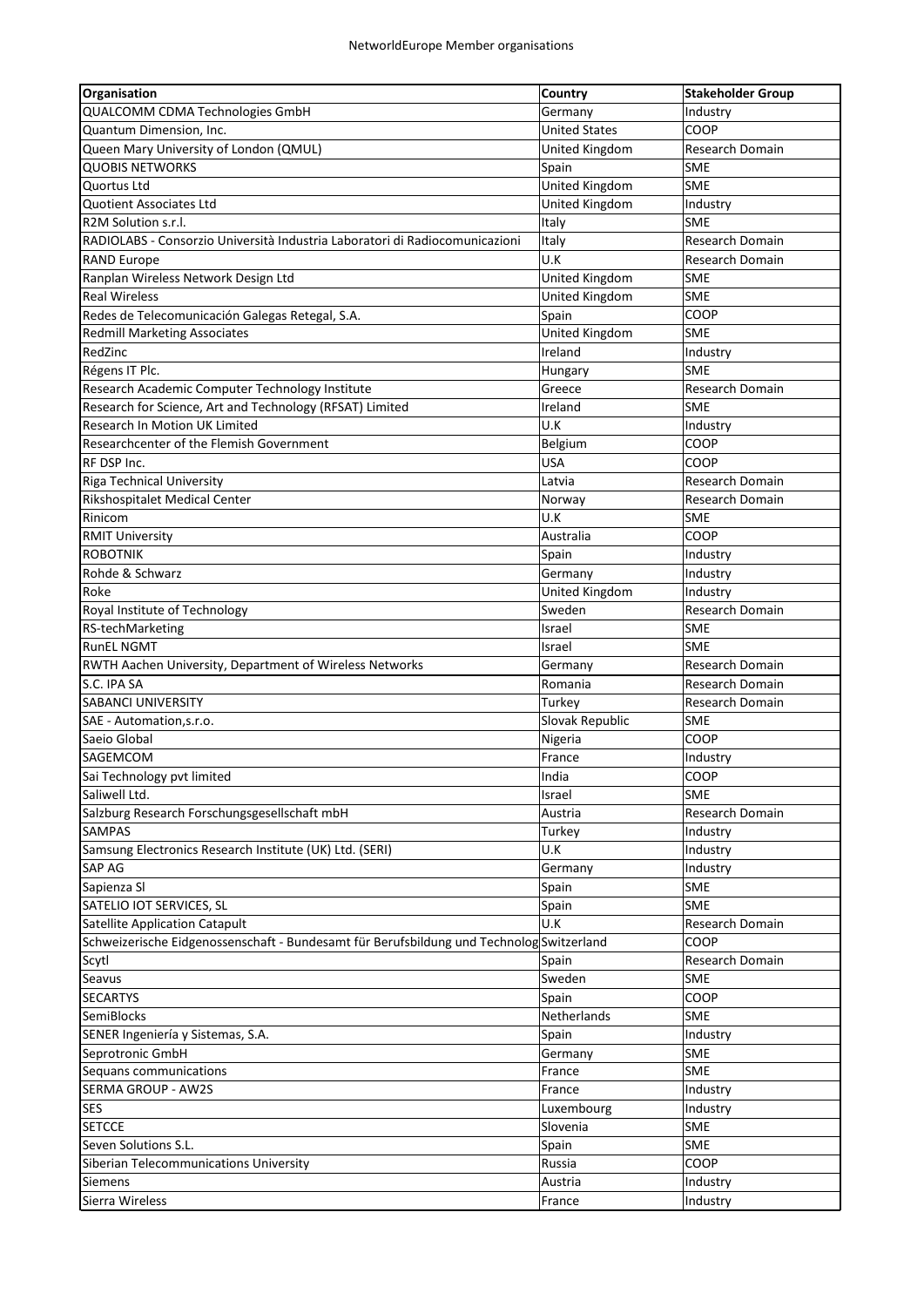| Organisation                                                                          | Country               | <b>Stakeholder Group</b> |
|---------------------------------------------------------------------------------------|-----------------------|--------------------------|
| Siklu Communication                                                                   | Israel                | <b>SME</b>               |
| Simula Research Laboratory                                                            | Norway                | Research Domain          |
| Singapore University of Technology and Design                                         | Singapore             | COOP                     |
| <b>SINTEF ICT</b>                                                                     | Norway                | Research Domain          |
| Sirab Technologies Inc.                                                               | <b>United States</b>  | COOP                     |
| Sirecom                                                                               | Italy                 | Industry                 |
| Sirius Satellite Radio                                                                | <b>USA</b>            | COOP                     |
| Sistemas Avanzados de Tecnologia S.A. (SATEC)                                         | Spain                 | Industry                 |
| SK Consulting e.U.                                                                    | Austria               | <b>SME</b>               |
| Skaitmeninio Sertifikavimo Centras                                                    | Lithuania             | <b>SME</b>               |
| Slovak University of Technology                                                       | Slovak Republic       | Research Domain          |
| Softeco Sismat SpA                                                                    | Italy                 | SME                      |
| Software Radio Systems Limited                                                        | Ireland               | lsme                     |
| <b>Source Photonics</b>                                                               | <b>USA</b>            | COOP                     |
| South-East European Research Centre (SEERC)                                           | Greece                | Research Domain          |
| Southwest Jiaotong University (SWJTU)                                                 | China                 | COOP                     |
| Space Engineering S.p.A.                                                              | Italy                 | <b>SME</b>               |
| SPACE HELLAS S.A.                                                                     | Greece                | <b>SME</b>               |
| Spectrum Insight Ltd                                                                  | <b>United Kingdom</b> | <b>SME</b>               |
| SPIIRAS, Russian Academy of Sciences                                                  | Russia                | COOP                     |
| <b>SPINNER GmbH</b>                                                                   | Germany               | Industry                 |
| <b>SPLORO</b>                                                                         | Spain                 | <b>SME</b>               |
| SQS, S.A                                                                              | Spain                 | SME                      |
| <b>Starhome GmbH</b>                                                                  | Israel                | <b>SME</b>               |
| State Engineering University of Armenia                                               | Armenia               | Research Domain          |
| Stefan cel Mare University of Suceava                                                 |                       | Research Domain          |
| <b>Steininger Consulting</b>                                                          | Romania<br>Austria    | <b>SME</b>               |
| Stockholm University, Department of Computer and System Sciences                      | Sweden                | Research Domain          |
| Strosek Design GmbH & CO.KG                                                           |                       | <b>SME</b>               |
| Suedwestrundfunk                                                                      | Germany               |                          |
| SUITE5 DATA INTELLIGENCE SOLUTIONS                                                    | Germany<br>Ireland    | Industry<br><b>SME</b>   |
| <b>Sunrise Communications AG</b>                                                      | Switzerland           | COOP                     |
| <b>SUNTECH LTD.</b>                                                                   | Poland                | lsme                     |
| <b>SUPAERO</b>                                                                        |                       | <b>Research Domain</b>   |
|                                                                                       | France                |                          |
| Supélec                                                                               | France                | Research Domain          |
| Super Radio AS                                                                        | Norway                | <b>SME</b>               |
| SWAPCOM                                                                               | France                | SME                      |
| Swisscom AG                                                                           | Switzerland           | COOP                     |
| SwissMedia - Swiss IT & Multimedia Association                                        | Switzerland           | COOP                     |
| <b>Symantec Limited</b>                                                               | Ireland               | Industry                 |
| Synchromedia Lab, University of Quebec's Ecole de technologie superieure              | Canada                | COOP                     |
| Synelixis Ltd.                                                                        | Greece                | <b>SME</b>               |
| SYNYO GmbH                                                                            | Austria               | SME                      |
| SystAG Systemhaus GmbH                                                                | Germany               | <b>SME</b>               |
| <b>TAGES</b>                                                                          | France                | <b>SME</b>               |
| <b>Tampere University</b>                                                             | Finland               | Research Domain          |
| <b>Tamum Consulting</b>                                                               | France                | <b>SME</b>               |
| <b>TARGET SISTEMI srl</b>                                                             | Italy                 | SME                      |
| Targeting Innovation Ltd                                                              | U.K                   | SME                      |
| <b>TATA Consultancy Services</b>                                                      | India                 | COOP                     |
| <b>TCL</b>                                                                            | France                | COOP                     |
| <b>T-CONNECT SRL</b>                                                                  | Italy                 | <b>SME</b>               |
| Technical University of Cluj-Napoca                                                   | Romania               | Research Domain          |
| Technical University of Denmark - DTU Fotonik                                         | Denmark               | Research Domain          |
| Technicolor (THOMSON)                                                                 | France                | Industry                 |
| Technion                                                                              | Israel                | Research Domain          |
| Technische Universität Berlin                                                         | Germany               | Research Domain          |
| Technische Universitat Darmstadt                                                      | Germany               | Research Domain          |
| Technological Education Institute of Messolonghi /Depart. of Telecommunicatior Greece |                       | Research Domain          |
| <b>Technological Education Institute of Piraeus</b>                                   | Greece                | Research Domain          |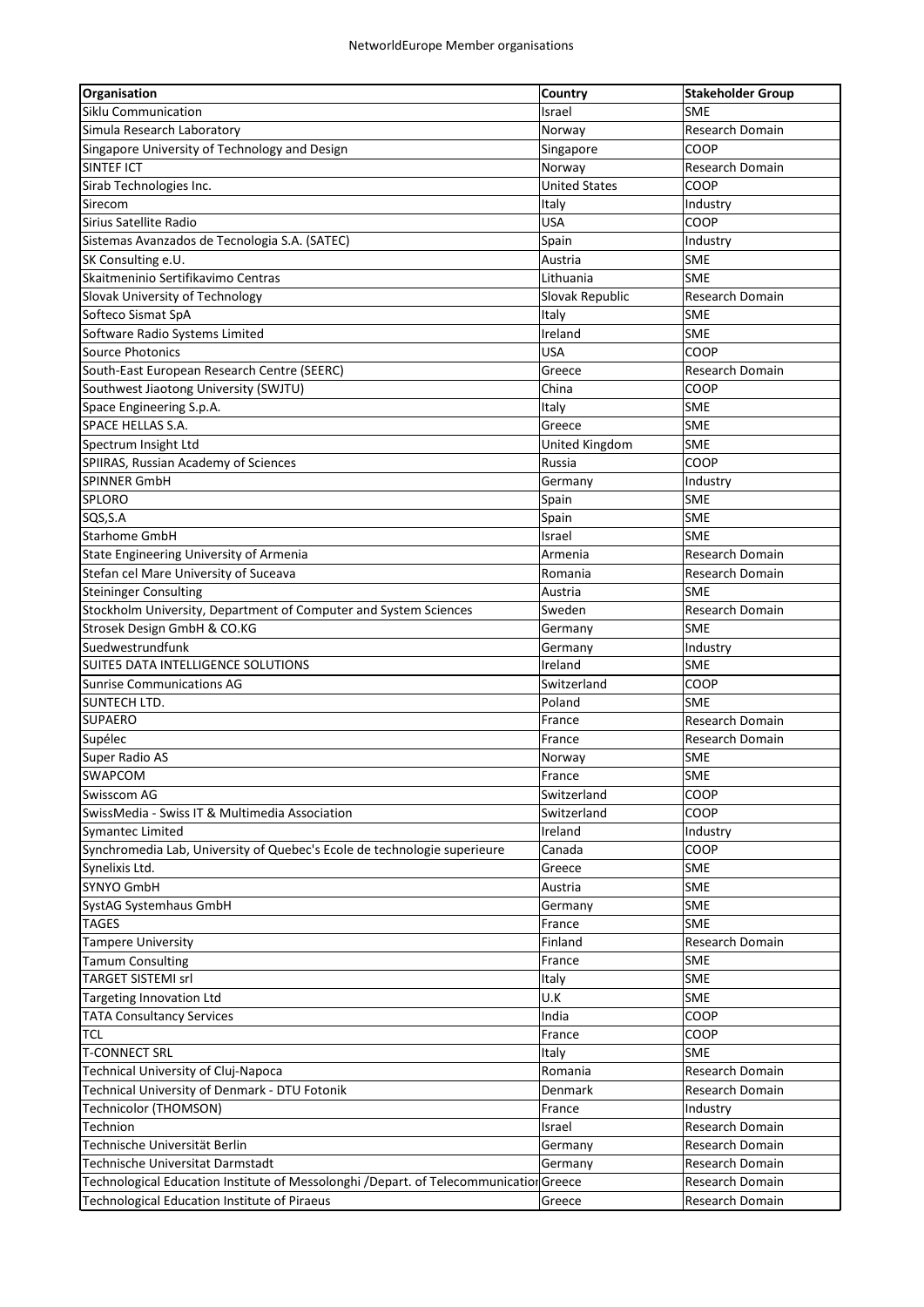| Organisation                                                   | Country               | <b>Stakeholder Group</b> |
|----------------------------------------------------------------|-----------------------|--------------------------|
| Technological Educational Institute of Crete                   | Greece                | Research Domain          |
| Technological Educational Institute of Epirus                  | Greece                | Research Domain          |
| Technological Educational Institute of Western Macedonia       | Greece                | Research Domain          |
| <b>Technology Centre ASCR</b>                                  | Czech Republic        | COOP                     |
| Technology Platform Energy Security, Czech Republic            | Czech Republic        | COOP                     |
| TeckNexus                                                      | <b>United States</b>  | COOP                     |
| Tecnalia Research & Innovation                                 | Spain                 | Research Domain          |
| Tecnologico de Monterrey                                       | Mexico                | COOP                     |
| <b>Tecnologico Fundacion Deusto</b>                            | Spain                 | <b>Research Domain</b>   |
| <b>TEIEP MicTel Lab</b>                                        | Greece                | <b>Research Domain</b>   |
| Tekes, Finnish Funding Agency for Technology and Innovation    | Finland               | COOP                     |
| Tekever                                                        | Portugal              | <b>SME</b>               |
| Telcaria Ideas SL                                              | Spain                 | <b>SME</b>               |
| Telebid Ltd.                                                   | <b>Bulgaria</b>       | <b>SME</b>               |
| Telecom Italia                                                 | Italy                 | Industry                 |
| Télécom SudParis                                               | France                | Research Domain          |
| Telecom26 AG                                                   | Switzerland           | COOP                     |
| Telecompare S.A.                                               | Greece                | <b>SME</b>               |
| Telefonica                                                     | Spain                 | Industry                 |
| Telekom Austria AG                                             | Austria               | Industry                 |
| <b>Telemetry Associates Limited</b>                            | U.K                   | <b>SME</b>               |
| Telenity                                                       | Turkey                | SME                      |
| <b>Telenor ASA</b>                                             | Norway                | Industry                 |
| <b>Telesoft Technologies Ltd</b>                               | <b>United Kingdom</b> | <b>SME</b>               |
| Telespazio                                                     | Italy                 | Industry                 |
| <b>TELETEL SA</b>                                              | Greece                | SME                      |
| <b>Telscom AG</b>                                              | Switzerland           | COOP                     |
| Tempos21                                                       | Spain                 | Industry                 |
| TeSA                                                           | France                | Research Domain          |
| <b>Tessares</b>                                                | Belgium               | Industry                 |
| Thales Alenia Space                                            | France                | Industry                 |
| Thales Communications & Security                               | France                | Industry                 |
| The Federation of Finnish Technology Industries                | Finland               | COOP                     |
| The Internet of Thing Council                                  | Belgium               | COOP                     |
| The National Microelectronics Applications Centre Ltd          | Ireland               | <b>SME</b>               |
| The Quality Group it vision GmbH                               | Germany               | <b>SME</b>               |
| The Technology Platform for Communication Tools and IoT (CTIT) | Czech Republic        | Research Domain          |
| The University of British Columbia                             | Canada                | COOP                     |
| The University of Hull                                         | U.K                   | Research Domain          |
| Thema TV                                                       | France                | <b>SME</b>               |
| <b>Think Light</b>                                             | Sweden                | <b>SME</b>               |
| Three                                                          | U.K                   | Industry                 |
| <b>TiA Telecom</b>                                             | South Africa          | COOP                     |
| <b>TIGA TECHNOLOGIES SARL</b>                                  | France                | <b>SME</b>               |
| <b>Time Critical Networks</b>                                  | Sweden                | <b>SME</b>               |
| T-mobile                                                       | <b>United States</b>  | COOP                     |
| TNO Information and Communication Technology                   | The Netherlands       | Research Domain          |
| <b>Torque Wind Turbine</b>                                     | <b>Netherlands</b>    | <b>SME</b>               |
| Toshiba Research Europe Ltd                                    | U.K                   | Industry                 |
| Toulouse University - IRIT                                     | France                | Research Domain          |
| Tout Le Contenu SÃ RL                                          | Switzerland           | COOP                     |
| Transport and Telecomm Institute                               | Latvia                | Research Domain          |
| Treelogic                                                      | Spain                 | SME                      |
| <b>Trento RISE</b>                                             |                       | COOP                     |
|                                                                | Italy<br>Germany      |                          |
| <b>TriaGnoSys GmbH</b><br>TRON ELEKTRONIK SISTEMLER AS         |                       | Industry                 |
|                                                                | Turkey                | <b>SME</b>               |
| <b>Trust-IT Services Ltd</b>                                   | United Kingdom        | <b>SME</b>               |
| <b>TST</b>                                                     | Spain                 | <b>SME</b>               |
| TTG Int.LTD                                                    | Turkey                | <b>SME</b>               |
| TTI                                                            | Spain                 | <b>SME</b>               |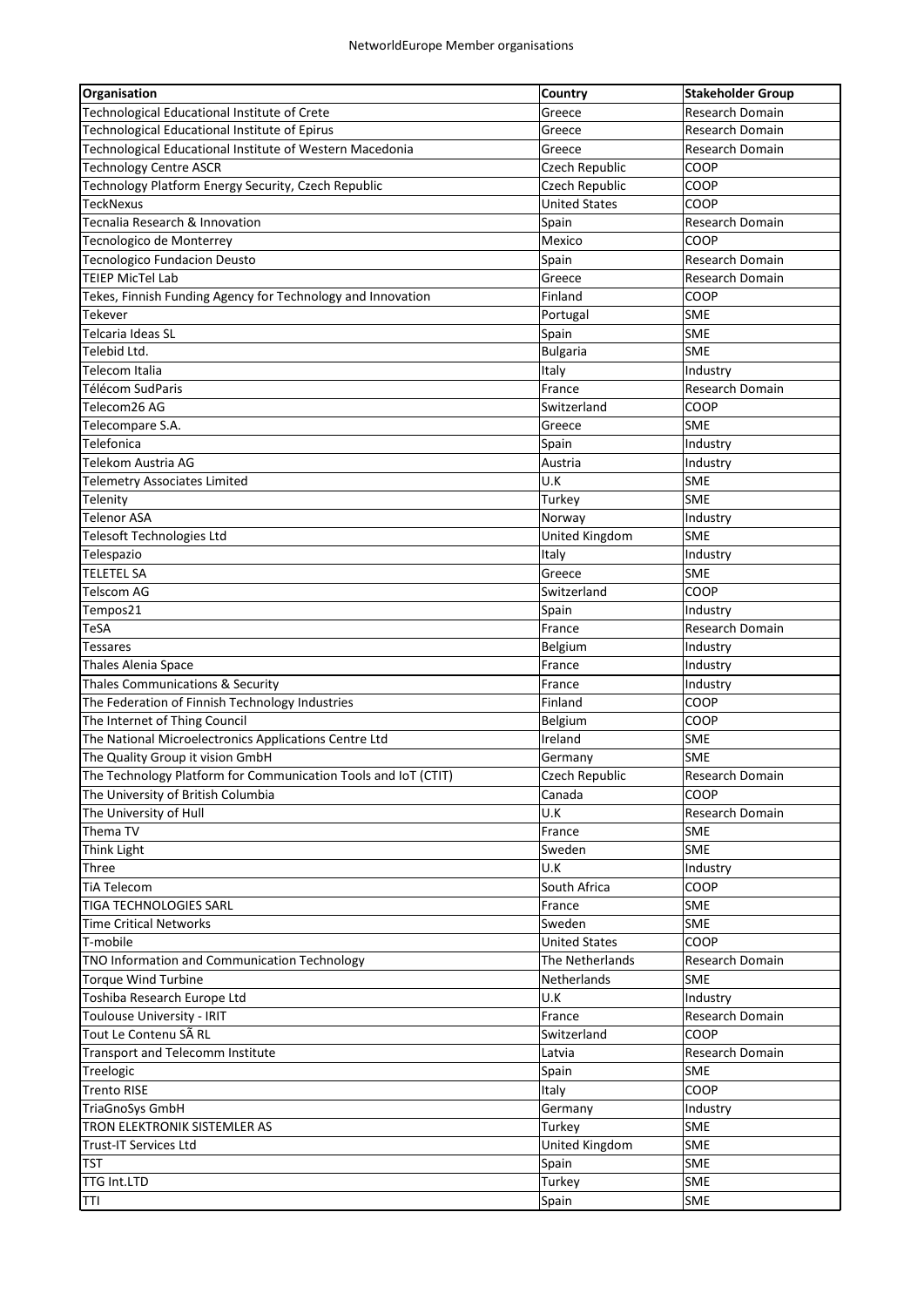| Organisation                                                               | Country         | Stakeholder Group      |
|----------------------------------------------------------------------------|-----------------|------------------------|
| TU Chemnitz, Chair for Communication Networks                              | Germany         | Research Domain        |
| <b>TU Dresden</b>                                                          | Germany         | Research Domain        |
| <b>TUBITAK</b>                                                             | Turkey          | COOP                   |
| Tunisia TV                                                                 | Tunisia         | Industry               |
| <b>Turcom Technology</b>                                                   | Turkey          | SME                    |
| <b>Turk Telecom</b>                                                        | Turkey          | Industry               |
| <b>Turkcell Technology</b>                                                 | Turkey          | Industry               |
| Turku University of Applied Sciences                                       | Finland         | Research Domain        |
| <b>Tyndall National Institute</b>                                          | Ireland         | Research Domain        |
| <b>UAB Telesoftas</b>                                                      | Lithuania       | <b>SME</b>             |
| <b>UBITECH</b>                                                             | Greece          | <b>SME</b>             |
| Ubiwhere                                                                   | Portugal        | <b>SME</b>             |
| UDLAP - Universidad de las Americas Puebla                                 | Mexico          | COOP                   |
| Umicore AG & Co. KG                                                        | Germany         | Industry               |
| UNIBERG GmbH                                                               | Germany         | <b>SME</b>             |
| UNICAMP - Universidade Estadual de Campinas                                | <b>Brazil</b>   | COOP                   |
| Unicampus                                                                  | Italy           | Research Domain        |
| <b>UNINOVA Ricardo Goncalves</b>                                           | Portugal        | Research Domain        |
| UNION Engenharia de Telematica Ltda                                        | <b>Brazil</b>   | COOP                   |
| UNIVERSAL K Ltd.                                                           | <b>Bulgaria</b> | <b>SME</b>             |
| Universidad Camilo Jose Cela                                               | Spain           | <b>Research Domain</b> |
| Universidad Carlos III de Madrid                                           |                 | <b>Research Domain</b> |
|                                                                            | Spain           |                        |
| Universidad de Alcala                                                      | Spain           | <b>Research Domain</b> |
| Universidad de Granada                                                     | Spain           | <b>Research Domain</b> |
| Universidad de Malaga                                                      | Spain           | <b>Research Domain</b> |
| Universidad de Murcia                                                      | Spain           | Research Domain        |
| Universidad de Oviedo                                                      | Spain           | Research Domain        |
| Universidad de Vigo                                                        | Spain           | Research Domain        |
| Universidad de Zaragoza                                                    | Spain           | Research Domain        |
| Universidad Nacional General Sarmiento                                     | Argentina       | COOP                   |
| Universidad Politécnica de Madrid - UPM                                    | Spain           | <b>Research Domain</b> |
| Universidad Politécnica de Valencia                                        | Spain           | <b>Research Domain</b> |
| Universidad Publica de Navarra (UPNA)                                      | Spain           | <b>Research Domain</b> |
| Universidad Rey Juan Carlo                                                 | Spain           | <b>Research Domain</b> |
| Universidade da Beira Interior                                             | Portugal        | Research Domain        |
| Universidade Federal do Amazonas - UFAM                                    | <b>Brazil</b>   | <b>COOP</b>            |
| Universita' Politecnica delle Marche                                       | Italy           | Research Domain        |
| Universitat Autonoma de Barcelona                                          | Spain           | Research Domain        |
| Universität Bremen (TZI)                                                   | Germany         | <b>Research Domain</b> |
| Universität Göttingen                                                      | Germany         | Research Domain        |
| Universitat Politecnica de Catalunya - UPC                                 | Spain           | Research Domain        |
| Universitat Pompeu Fabra                                                   | Spain           | Research Domain        |
| Universität Potsdam                                                        | Germany         | Research Domain        |
| Universität Zürich                                                         | Switzerland     | COOP                   |
| Université Catholique de Louvain                                           | Belgium         | Research Domain        |
| Université Pierre et Marie Curie - Paris 6 (UPMC)                          | France          | Research Domain        |
| University "Mediterranea" of Reggio Calabria                               | Italy           | Research Domain        |
| University Castilla La Mancha - Albacete Research Institute of Informatics | Spain           | Research Domain        |
| University College Dublin                                                  | Ireland         | Research Domain        |
| University College Dublin                                                  | Ireland         | Research Domain        |
| <b>University College Ghent</b>                                            | Belgium         | Research Domain        |
| University College London                                                  | U.K             | Research Domain        |
| University Cyril and Methodius Skopje                                      | Macedonia       | Research Domain        |
| University Jaume I of Castellon                                            | Spain           | Research Domain        |
| University of Aberdeen                                                     | United Kingdom  | Research Domain        |
| University of Aegean                                                       | Greece          | Research Domain        |
| University of Agder                                                        | Norway          | Research Domain        |
| University of Applied Sciences Offenburg                                   | Germany         | Research Domain        |
| University of Athens                                                       |                 | Research Domain        |
|                                                                            | Greece          |                        |
| University of Aveiro                                                       | Portugal        | Research Domain        |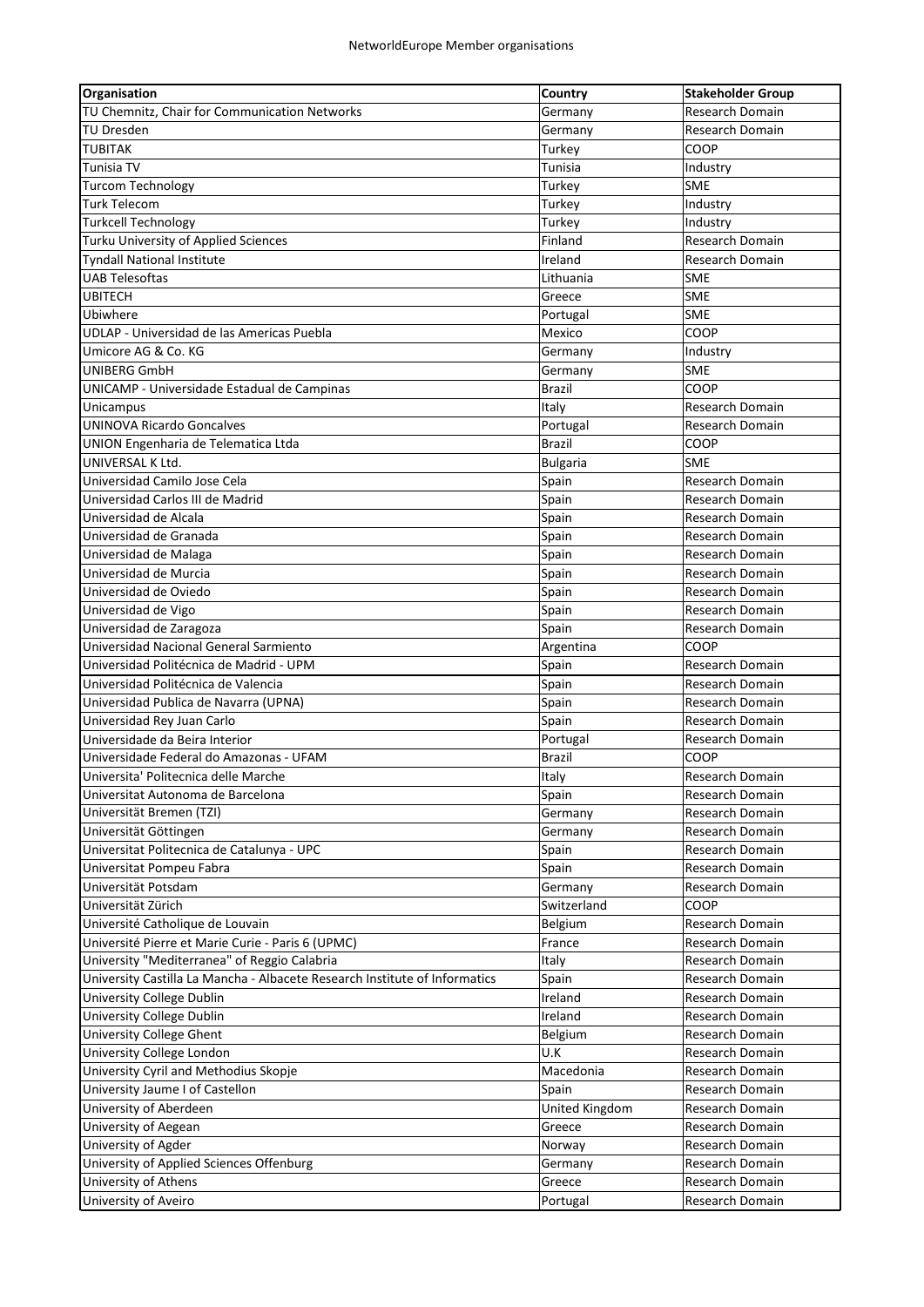| Organisation                                                                       | Country               | <b>Stakeholder Group</b> |
|------------------------------------------------------------------------------------|-----------------------|--------------------------|
| University of Belgrade                                                             | Serbia                | Research Domain          |
| University of Bern                                                                 | Switzerland           | COOP                     |
| University of Birmingham                                                           | United Kingdom        | COOP                     |
| University of Bologna                                                              | Italy                 | <b>Research Domain</b>   |
| University of Bradford                                                             | United Kingdom        | Research Domain          |
| University of Bristol                                                              | U.K                   | Research Domain          |
| University of Cadi Ayyad                                                           | Morocco               | COOP                     |
| University of Cagliari                                                             | Italy                 | Research Domain          |
| University of Calabria                                                             | Italy                 | Research Domain          |
| University of Camerino                                                             | Italy                 | Research Domain          |
| UNIVERSITY OF CANTABRIA                                                            | Spain                 | Research Domain          |
| University of Carthage, Sup'Com                                                    | Tunisia               | Research Domain          |
| University of Coimbra Department of Informatics Engineering                        | Portugal              | Research Domain          |
| University of Cordoba                                                              | Spain                 | Research Domain          |
| University of Cyprus                                                               | Cyprus                | Research Domain          |
| University of Dortmund, Communication Networks Institute                           | Germany               | <b>Research Domain</b>   |
| University of Dublin, Trinity College                                              | Ireland               | <b>Research Domain</b>   |
|                                                                                    |                       |                          |
| University of East London                                                          | <b>United Kingdom</b> | <b>Research Domain</b>   |
| University of Edinburgh                                                            | U.K                   | Research Domain          |
| University of Firenze                                                              | Italy                 | Research Domain          |
| University of Geneva                                                               | Switzerland           | COOP                     |
| University of Genova                                                               | Italy                 | Research Domain          |
| University of Glasgow                                                              | United Kingdom        | Research Domain          |
| University of Greenwich                                                            | United Kingdom        | Research Domain          |
| University of Groningen                                                            | The Netherlands       | Research Domain          |
| University of Guadalajara                                                          | Mexico                | COOP                     |
| University of Hertfordshire                                                        | U.K                   | Research Domain          |
| University of Iceland                                                              | Iceland               | Research Domain          |
| University of Kaiserslautern                                                       | Germany               | Research Domain          |
| University of Kassel                                                               | Germany               | Research Domain          |
| University of Kent                                                                 | U.K                   | Research Domain          |
| University of La Laguna                                                            | Spain                 | Research Domain          |
| University of Lancaster                                                            | United Kingdom        | Research Domain          |
| University of Leeds                                                                | U.K                   | <b>Research Domain</b>   |
| University of Limerick                                                             | Ireland               | Research Domain          |
| University of Liverpool                                                            | U.K                   | Research Domain          |
| University of Ljubljana Faculty of Electrical Engineering                          | Slovenia              | Research Domain          |
| University of Luxembourg                                                           | Luxemburg             | Research Domain          |
| University of Macedonia, CONTA (Computer Networks & Telematic Applications) Greece |                       | Research Domain          |
| University of Malta                                                                | Malta                 | Research Domain          |
| University of Media Stuttgart                                                      | Germany               | Research Domain          |
| University of Milano-Bicocca                                                       | Italy                 | Research Domain          |
| University of Minho                                                                | Portugal              | Research Domain          |
| University of Miskolc Innovation Management Cooperation Research Center            | Hungary               | Research Domain          |
| University of Modena and Reggio Emilia                                             | Italy                 | Research Domain          |
| University of New South Wales                                                      | Australia             | COOP                     |
|                                                                                    |                       | Research Domain          |
| University of Nicosia                                                              | Cyprus                |                          |
| University of North Dakota                                                         | <b>United States</b>  | COOP                     |
| University of Oslo                                                                 | Norway                | Research Domain          |
| University of Oulu                                                                 | Finland               | Research Domain          |
| University of Oxford                                                               | United Kingdom        | Research Domain          |
| University of Padova                                                               | Italy                 | Research Domain          |
| University of Parma                                                                | Italy                 | Research Domain          |
| University of Patras                                                               | Greece                | Research Domain          |
| University of Pavia                                                                | Italy                 | Research Domain          |
| University of Peloponnese                                                          | Greece                | Research Domain          |
| University of Perugia                                                              | Italy                 | Research Domain          |
| University of Piraeus                                                              | Greece                | Research Domain          |
| University of Pisa                                                                 | Italy                 | Research Domain          |
| University of Porto                                                                | Portugal              | Research Domain          |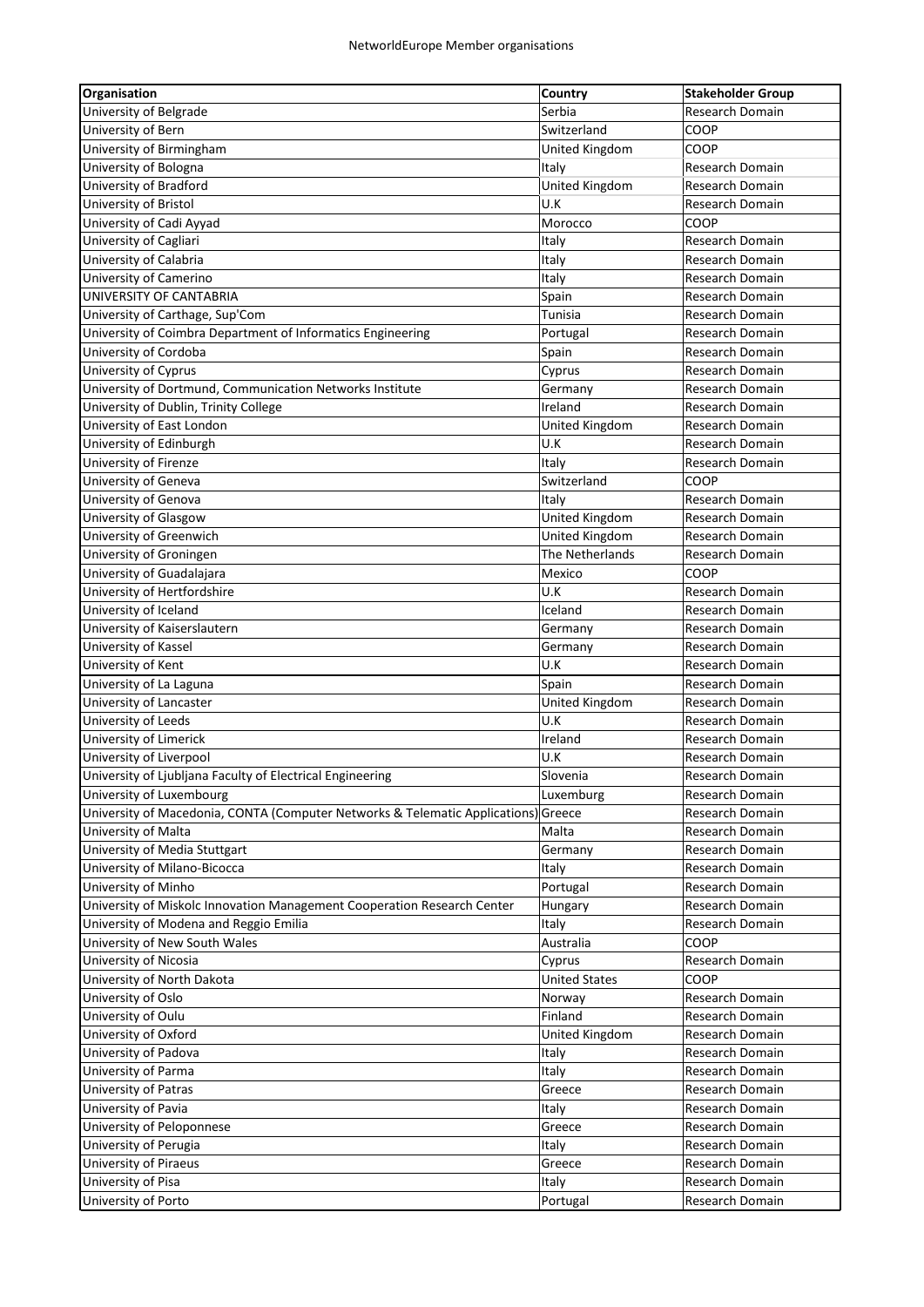| Organisation                                                                           | <b>Country</b>  | <b>Stakeholder Group</b> |
|----------------------------------------------------------------------------------------|-----------------|--------------------------|
| University of Portsmouth Centre for Healthcare Modelling and Informatics               | U.K             | Research Domain          |
| University of ROMA TRE                                                                 | Italy           | Research Domain          |
| University of Rome - "La Sapienza"                                                     | Italy           | Research Domain          |
| University of Rome - Tor Vergata                                                       | Italy           | Research Domain          |
| University of Rostock                                                                  | Germany         | Research Domain          |
| University of Salzburg ICT&S Center                                                    | Austria         | Research Domain          |
| University of Sannio, Engineering Department                                           | Italy           | Research Domain          |
| University of Siena                                                                    | Italy           | Research Domain          |
| University of Strathclyde                                                              | U.K             | <b>Research Domain</b>   |
| University of Sunderland                                                               | UK              | Research Domain          |
| University of Surrey                                                                   | United Kingdom  | Research Domain          |
| University of Sussex                                                                   | United Kingdom  | Research Domain          |
| University of Szeged, Department of Software Engineering                               | Hungary         | Research Domain          |
| University of the Basque Country                                                       | Spain           | Research Domain          |
| University of the West of Scotland                                                     | United Kingdom  | Research Domain          |
| University of Thessaloniki                                                             | Greece          | Research Domain          |
| University of Torino Department of Computer Science                                    | Italy           | Research Domain          |
| University of Toronto                                                                  | Canada          | COOP                     |
| University of Tuebingen                                                                | Germany         | Research Domain          |
| University of Twente                                                                   | The Netherlands | Research Domain          |
| University of Valencia                                                                 | Spain           | <b>Research Domain</b>   |
| University of Valladolid                                                               | Spain           | Research Domain          |
| University of Versailles - ASR / PRISM                                                 | France          | Research Domain          |
| University of Veszprém, Georgikon Faculty of Agronomy, Department of Statistic Hungary |                 | Research Domain          |
| University of Western Macedonia                                                        | Greece          | Research Domain          |
| University of York                                                                     | U.K             | Research Domain          |
| University Paderborn                                                                   | Germany         | Research Domain          |
| Uppsala University                                                                     | Sweden          | Research Domain          |
| Urban Hawk Ltd                                                                         | United Kingdom  | <b>SME</b>               |
| Urmet TLC S.p.A.                                                                       | Italy           | Industry                 |
| Utrecht School of the Arts                                                             | The Netherlands | Research Domain          |
| V.A.S. Telekom                                                                         | Turkey          | <b>SME</b>               |
| Val Space Consortium                                                                   | Spain           | COOP                     |
| Value Grid                                                                             | Germany         | SME                      |
| Velankani Electronics Pt. Ltd.                                                         | India           | COOP                     |
| <b>Ventspils University College</b>                                                    | Latvia          | Research Domain          |
| Verhaert                                                                               | Belgium         | <b>SME</b>               |
| <b>VERTICAL M2M</b>                                                                    | France          | SME                      |
| <b>Viavi Solutions Deutschland GmbH</b>                                                | Germany         | Industry                 |
| Vicomtech-IK4                                                                          | Spain           | Research Domain          |
| Viettel Group                                                                          | Vietnam         | COOP                     |
| <b>VirtuOR</b>                                                                         | France          | SME                      |
| VISIONA INGENIERÍA DE PROYECTO                                                         | Spain           | SME                      |
| Visvesvaraya Technological University                                                  | India           | COOP                     |
| Vitrociset                                                                             | Belgium         | Industry                 |
| <b>VOCS</b>                                                                            | Belgium         | SME                      |
| Vodafone                                                                               | U.K             | Industry                 |
| Vrije Universiteit Brussel                                                             | Belgium         | <b>Research Domain</b>   |
| VTT                                                                                    | Finland         | Research Domain          |
| <b>VVKSO</b> (Flemish Secretariat for Catholic Education)                              | Belgium         | COOP                     |
| Výskumný ústav spojov, n. o.                                                           | Slovak Republic | Research Domain          |
| W3C (World Wide Web Consortium)                                                        | France          | COOP                     |
| Warsaw University of Technology, Institute of Telecommunications                       | Poland          | Research Domain          |
| Waterford Institute of Technology - Walton Institute                                   | Ireland         | Research Domain          |
| WAVECOMM S.r.l.                                                                        | Italy           | <b>SME</b>               |
| <b>WEST Aquila Srl</b>                                                                 | Italy           | SME                      |
| WIBU-SYSTEMS AG                                                                        | Germany         | <b>SME</b>               |
| Widian Ltd                                                                             | Finland         | <b>SME</b>               |
| <b>WINGS ICT Solutions</b>                                                             | Greece          | <b>SME</b>               |
| WIRELESS GALICIA S.L                                                                   | Spain           | Industry                 |